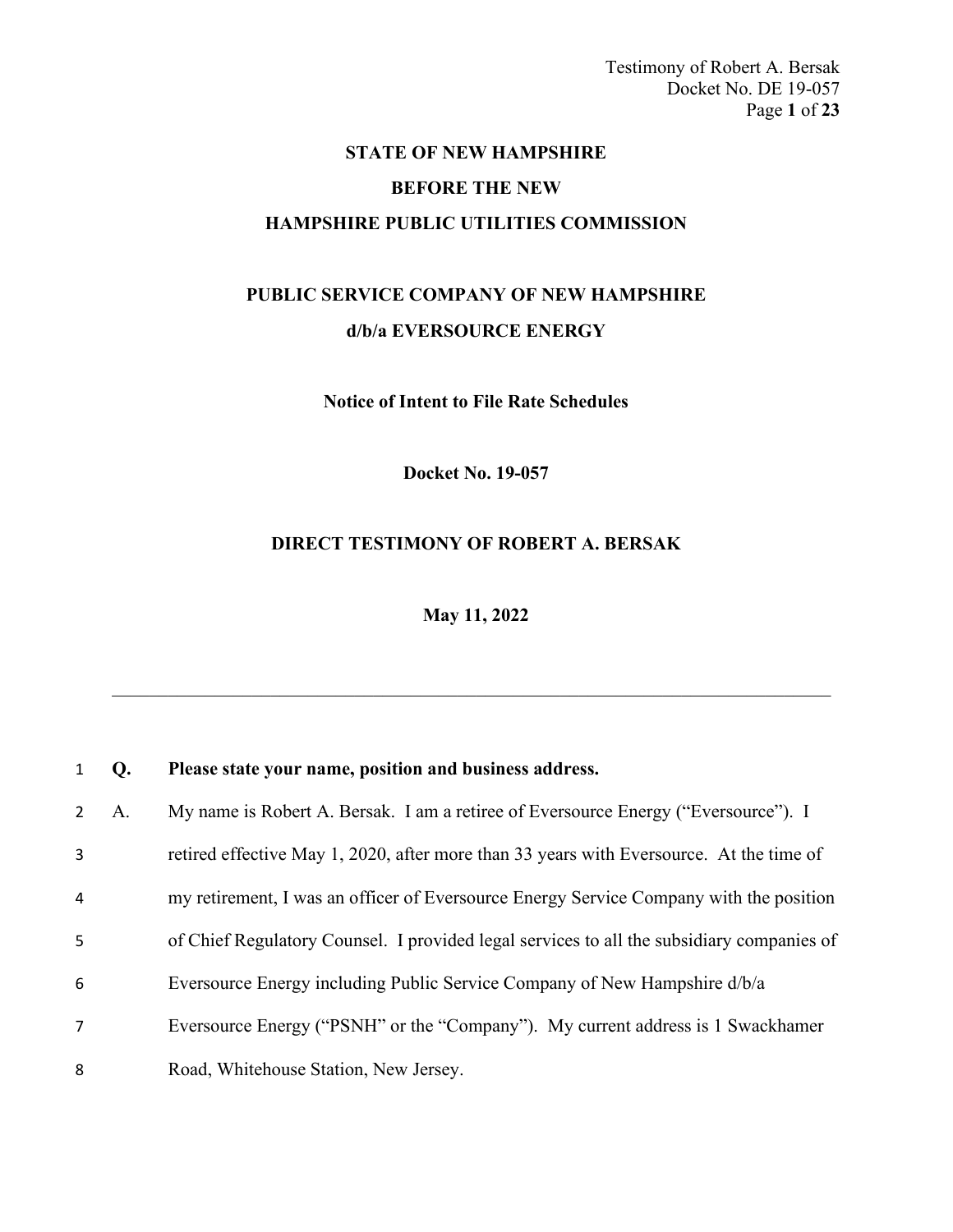Testimony of Robert A. Bersak Docket No. DE 19-057 Page **2** of **23**

|  | What were your principal responsibilities in this position? |  |  |
|--|-------------------------------------------------------------|--|--|
|  |                                                             |  |  |

 **A.** As Chief Regulatory Counsel, I was responsible for Eversource's legal practice for its operating subsidiaries before the respective state and federal utility regulatory authorities, including the New Hampshire Public Utilities Commission (the "Commission"), the Massachusetts Department of Public Utilities, the Connecticut Public Utilities Regulatory Authority, the Maine Public Utilities Commission, the Vermont Public Utility Commission, and the Federal Energy Regulatory Commission. I had managerial and supervisory authority over Eversource 's state and federal regulatory attorneys located in New Hampshire, Massachusetts, Connecticut, and Washington, DC. **Q. Please summarize your professional and educational background.** A. I graduated from the University of Colorado at Boulder in 1974 with a Bachelor of Science degree in Engineering. I received a Juris Doctor degree from the University of Cincinnati in 1977. I am admitted to the bars of New Hampshire, Connecticut, Ohio, and New Jersey, as well as the U.S. Court of Appeals for the Armed Forces, the U.S. Court of Federal Claims, and the U.S. District Courts for the Southern District of Ohio and the

District of New Hampshire. I am in retired/inactive status.

17 I was a Judge Advocate for the United States Air Force from 1978 until 2008, when I retired from military service as a Colonel. I began my practice of utility law while stationed at Pease Air Force Base, New Hampshire, beginning in 1981 when I represented the federal executive agencies of the United States before this Commission regarding PSNH and New England Telephone matters. I was selected as one of three Air Force lawyers to create the Air Force Utility Litigation Team, an office dedicated solely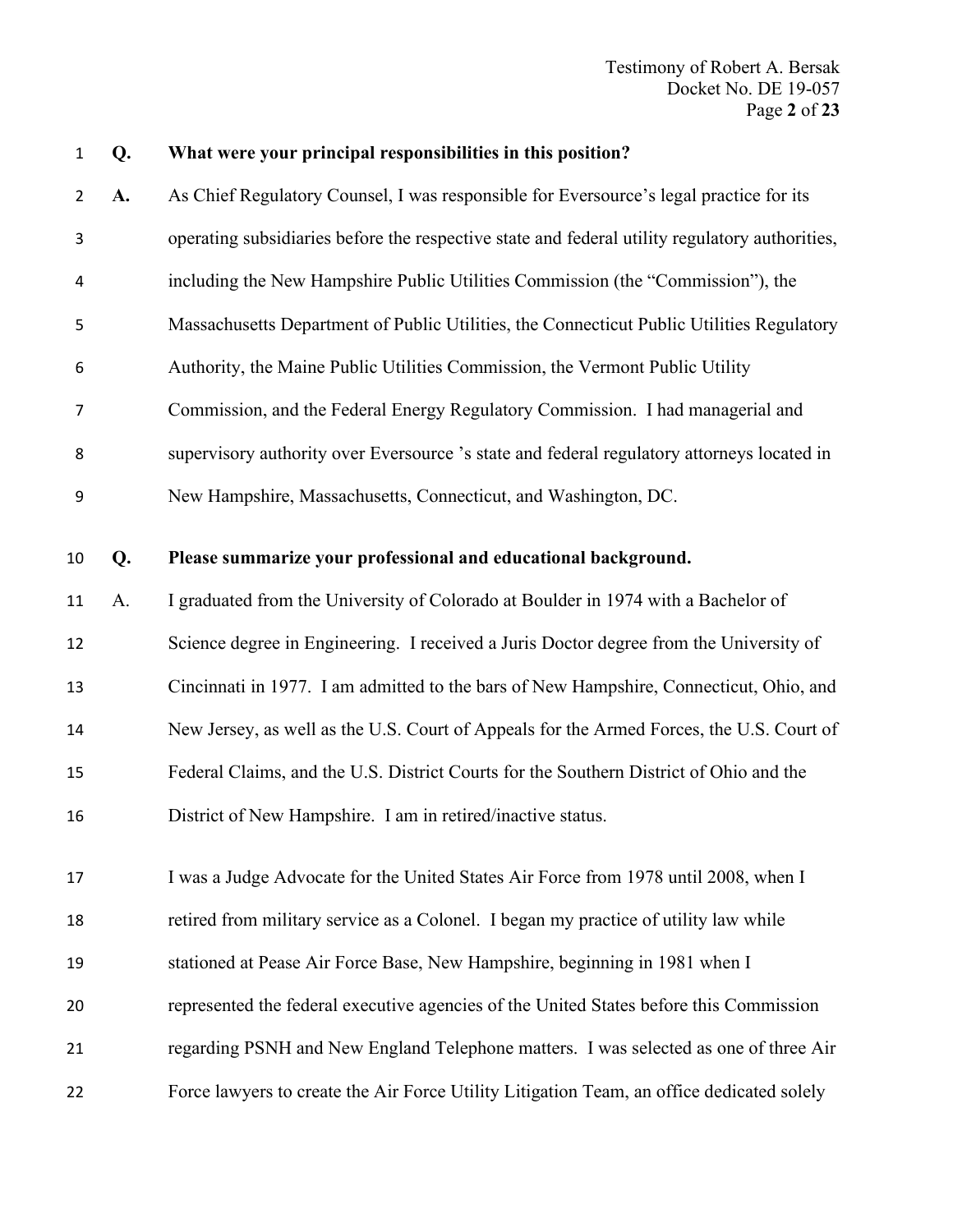| $\mathbf{1}$   |    | to the representation of the Air Force and other federal executive agencies before utility  |
|----------------|----|---------------------------------------------------------------------------------------------|
| $\overline{2}$ |    | regulatory agencies nationwide. In that job, I represented the United States before utility |
| 3              |    | regulators and courts in over a dozen states and drafted federal acquisition regulations    |
| 4              |    | governing the procurement of public utility services by all federal agencies.               |
| 5              |    | I began my employment with Northeast Utilities (now Eversource) in 1986 (when I left        |
| 6              |    | active military service and became a member of the U.S. Air Force Reserve). I was part      |
| 7              |    | of the Northeast Utilities due-diligence teams during the 1988 PSNH bankruptcy. I           |
| 8              |    | began working in New Hampshire on behalf of PSNH during the Northeast Utilities             |
| 9              |    | management-services period in 1990.                                                         |
| 10             | Q. | Have you previously testified before the New Hampshire Public Utilities                     |
| 11             |    | <b>Commission or other regulatory bodies?</b>                                               |
| 12             | A. | Yes. I have previously provided testimony to this Commission. I have also testified         |
| 13             |    |                                                                                             |
|                |    | before a subcommittee of the U.S. Senate energy committee regarding hydroelectric           |
| 14             |    | project licensing legislation. While in the Air Force, I also provided expert testimony     |
| 15             |    | before a number of courts in the United Kingdom regarding the impact of criminal court      |
| 16             |    | convictions of U.S. airmen on their military careers.                                       |
| 17             | Q. | What is the purpose of your testimony?                                                      |
| 18             | A. | The purpose of this testimony is to discuss and provide factual background as the           |
| 19             |    | Company's Chief Regulatory Counsel regarding the perspective of the Department of           |
| 20             |    | Energy ("DOE") on the timing of the filing of the Company's 2019 distribution rate case,    |
| 21             |    | which was docketed as DE 19-057, and DOE's recommendation that use of outside legal         |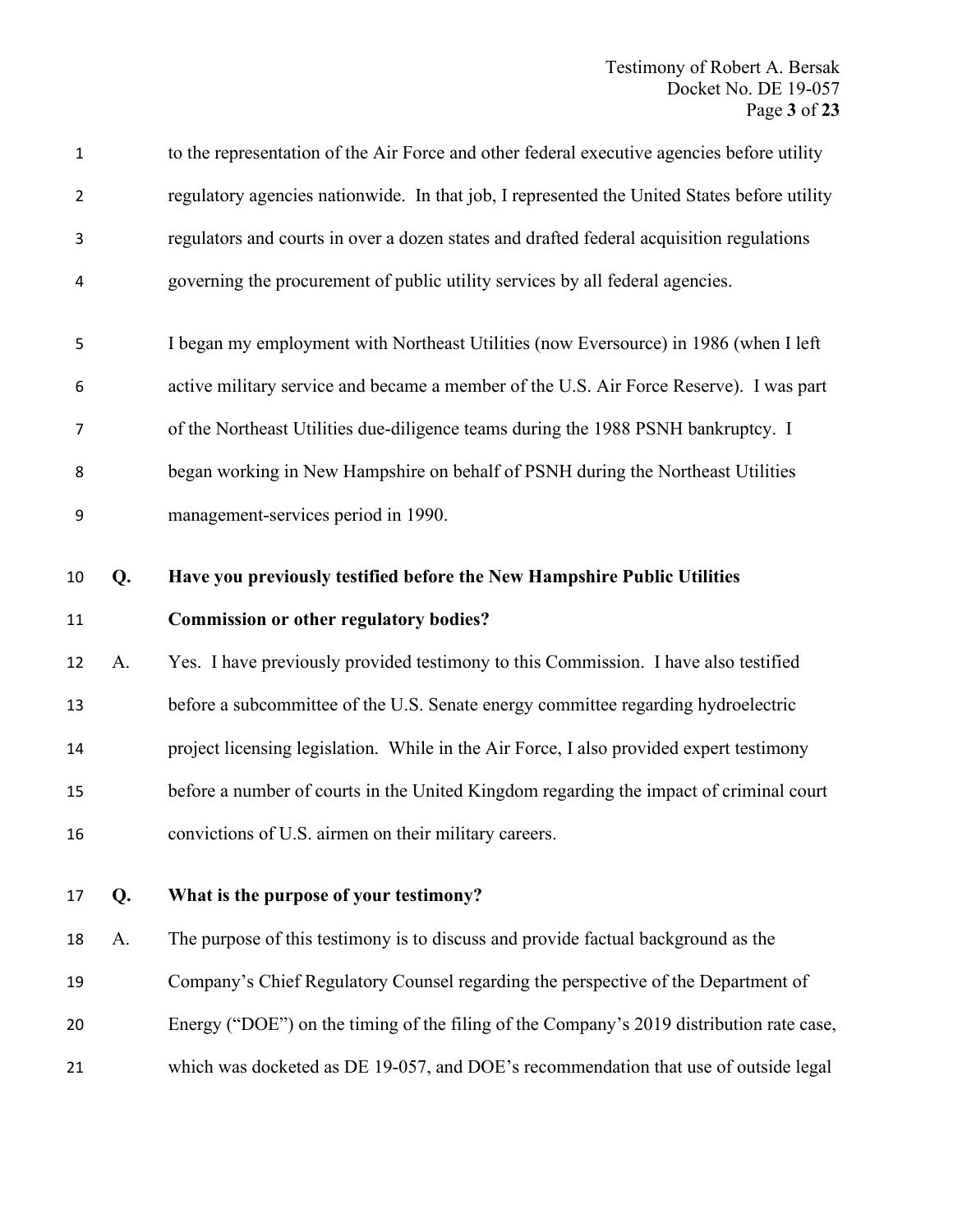| $\mathbf 1$    |    | counsel for that rate review effectively should be deemed imprudent. As all of the          |
|----------------|----|---------------------------------------------------------------------------------------------|
| $\overline{2}$ |    | internal regulatory attorneys at Eversource reported to me either directly or indirectly, I |
| 3              |    | was uniquely aware of their experience, expertise, and availability to assist with the 2019 |
| 4              |    | PSNH distribution rate case.                                                                |
| 5              | Q. | As the Company's Chief Regulatory Counsel, were you aware of the preparations of            |
| 6              |    | the Company's 2019 rate case filing?                                                        |
| 7              | A. | Yes.                                                                                        |
| 8              | Q. | What were the major considerations leading to the filing of this rate case in 2019?         |
| 9              | A. | The timing of filing a rate case is always a function of myriad considerations. The         |
| 10             |    | principal considerations regarding the timing of this particular rate case included prior   |
| 11             |    | settlement restrictions, a substantial change to the Company's overall composition and      |
| 12             |    | organization, including divestiture of the Company's generating business and a              |
| 13             |    | streamlined staffing structure, as well as a growing revenue deficiency.                    |
| 14             | Q. | Please discuss the prior settlement restrictions affecting the filing of the rate case.     |
| 15             | A. | The Company's prior rate case, docketed as DE 09-035, was resolved by a settlement          |
| 16             |    | dated April 30, 2010. As part of that settlement, the Company agreed that, "Except as       |
| 17             |    | provided for specifically under this Settlement Agreement, there will be no other           |
| 18             |    | permanent distribution rate level changes for the five-year period (the term of this        |
| 19             |    | Settlement Agreement) that begins July 1, 2010." The Commission approved the rate           |
| 20             |    | case settlement by Order No. 25,123 dated June 28, 2010. Hence, PSNH general                |
| 21             |    | distribution rates would not be subject to change through July 2015.                        |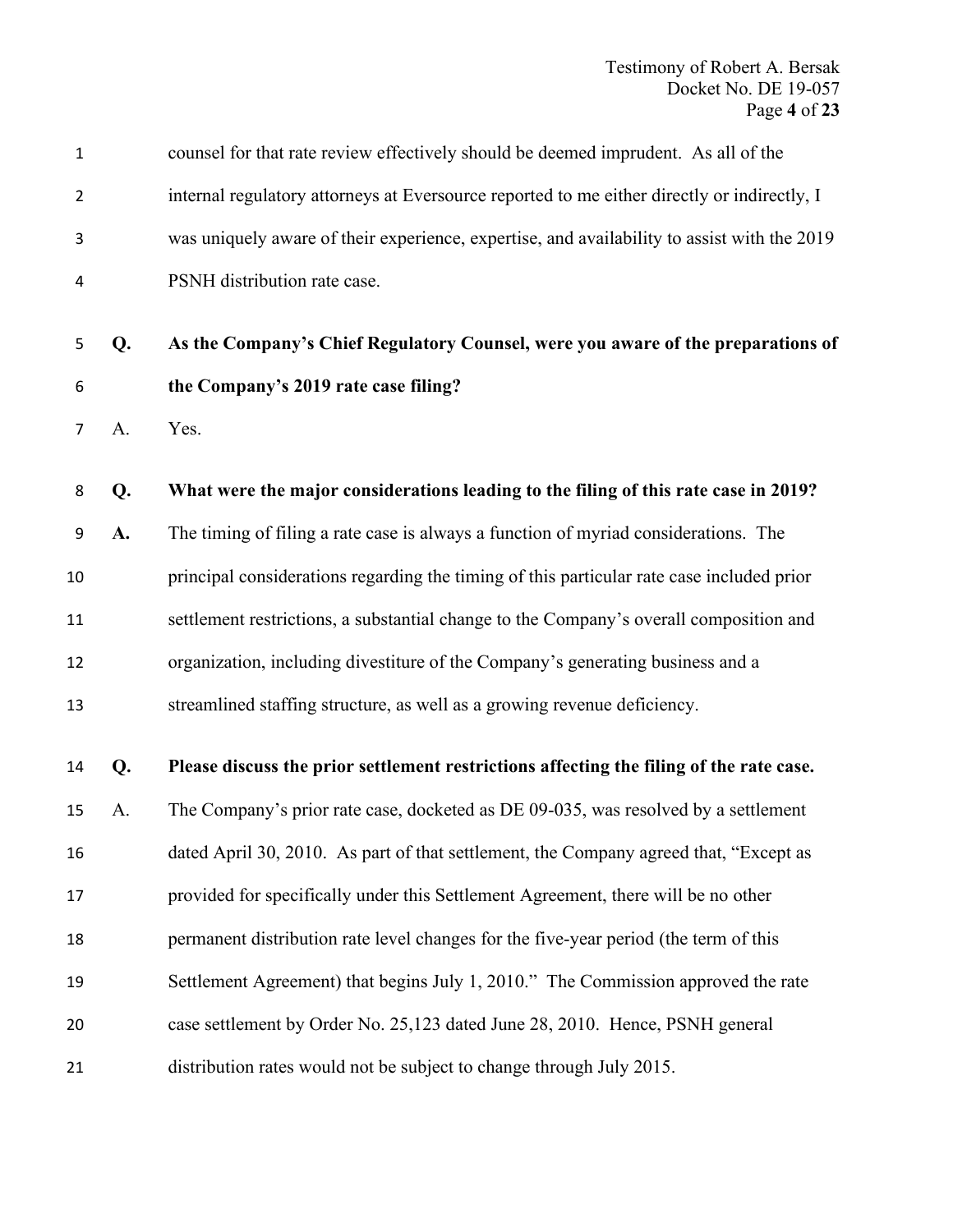| $\mathbf 1$    |    | This rate change stay-out period was later extended until July 1, 2017 as a result of a       |
|----------------|----|-----------------------------------------------------------------------------------------------|
| $\overline{2}$ |    | subsequent settlement. In 2015, the Company entered into the "2015 Public Service"            |
| 3              |    | Company of New Hampshire Restructuring and Rate Stabilization Agreement," filed               |
| 4              |    | with the Commission on June 10, 2015 ("2015 Settlement Agreement"). The 2015                  |
| 5              |    | Settlement Agreement included an additional two-year general distribution rate stay-out       |
| 6              |    | agreement. The Commission approved the 2015 Settlement Agreement in its Order No.             |
| $\overline{7}$ |    | 25,920 issued on July 1, 2016 in Docket Nos. DE 11-250 and DE 14-238.                         |
| 8              | Q. | What was the substantial change to the Company's composition and organization                 |
| 9              |    | that you referred to?                                                                         |
| 10             | A. | The substantial change to the Company's overall composition and organization that I was       |
| 11             |    | referring to was the elimination of the Company's generation business due to the              |
| 12             |    | divestiture of its electric generating facilities.                                            |
| 13             |    | Prior to that divestiture, PSNH had operations focusing on three distinct operating           |
| 14             |    | segments; distribution, transmission, and generation (" $D, T, \& G$ "). With the divestiture |
| 15             |    | of the generation segment of the Company certain costs that were allocated among the          |
| 16             |    | distribution and transmission segments of the business would change, in that they would       |
| 17             |    | either be re-cast, or re-allocated. Hence, a consideration in the timing of the 2019 rate     |
| 18             |    | case was to await the completion of the sale of all the Company's generating facilities in    |
| 19             |    | order to expeditiously examine to what extent such a sale would impact the distribution       |
| 20             |    | business cost of service. As the divestiture of the Company's generating assets was not       |
| 21             |    | completed until the closing on the sale of the Company's hydroelectric generation             |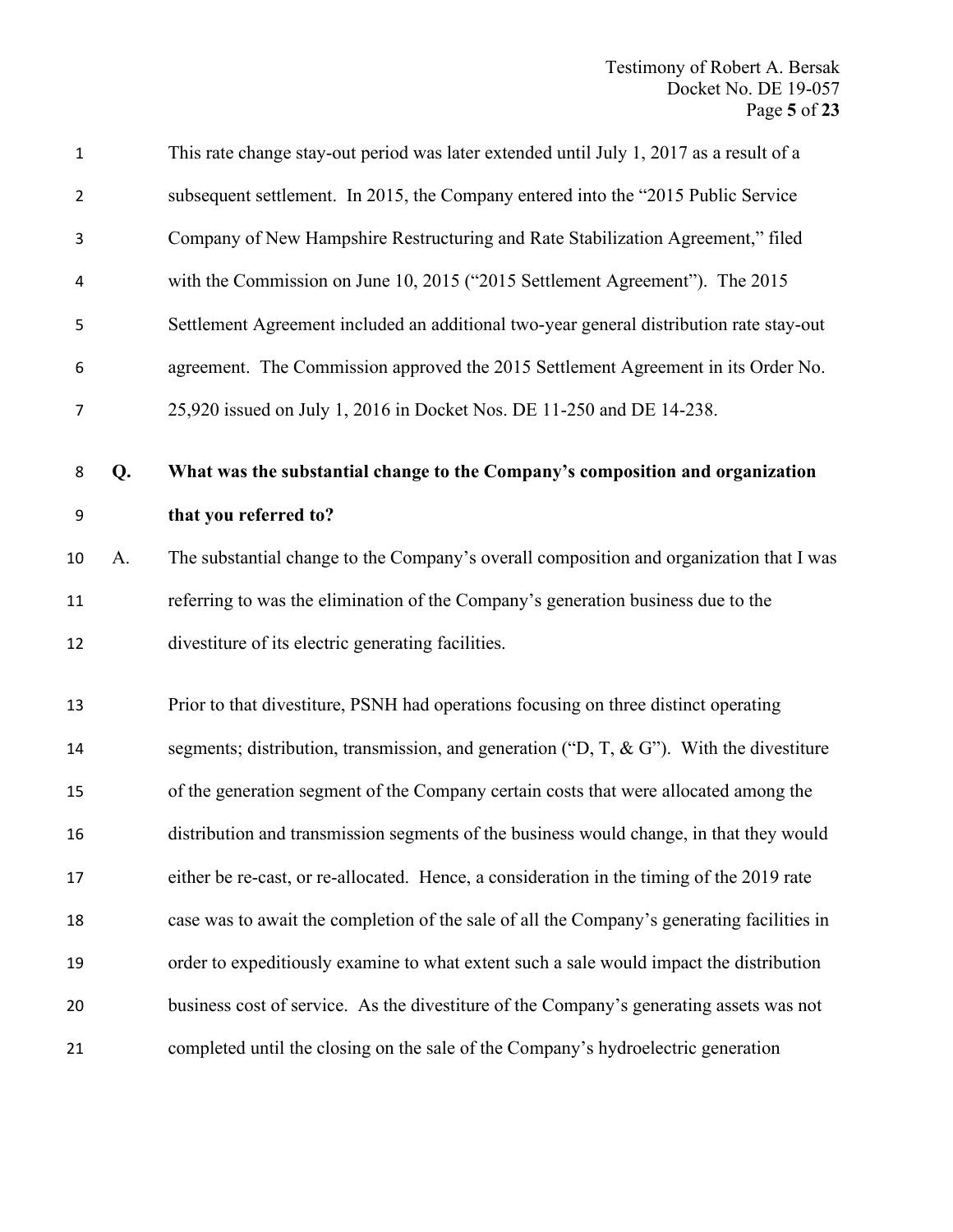| 1              |    | facilities on August 27, 2018, the rate case process was delayed until then. The initial     |
|----------------|----|----------------------------------------------------------------------------------------------|
| $\overline{2}$ |    | rate case filing for establishment of temporary rates was therefore made in early 2019.      |
| 3              |    |                                                                                              |
| 4              | Q. | You mentioned a growing revenue deficiency, would you please discuss that                    |
| 5              |    | circumstance?                                                                                |
| 6              | A. | Yes. Some settling parties to the 2015 Settlement Agreement estimated that as a result of    |
| 7              |    | the Company's agreement to delay a general rate proceeding an additional two years the       |
| 8              |    | Company's shareholders would bear a revenue deficiency of approximately \$70 million.        |
| 9              |    | (See "Testimony of Senators Jeb Bradley and Dan Feltes," Docket Nos. DE 11-250 and           |
| 10             |    | DE 14-238, July 10, 2015, at page 14.) The additional delay in filing a rate case created    |
| 11             |    | further avoided rate increases for customers as the Company was not earning a                |
| 12             |    | reasonable rate of return. The rate deficiencies were discussed in detail in the testimonies |
| 13             |    | of the Company's witnesses filed as part of Docket DE 19-057.                                |
| 14             | Q. | What did the DOE say about the Company's timing of the rate case filing?                     |
| 15             | A. | At page 16 of the Audit report, DOE asserts that "the Company determines the frequency       |
| 16             |    | of rate cases, therefore the significant amount of time since the previous rate case is the  |
| 17             |    | result of decisions made by the Company. The selection of 2018 as a test year, with the      |
| 18             |    | sale of the Generation side of the business also complicated what could have been a more     |
| 19             |    | streamlined rate proceeding, had that year not been chosen."                                 |
| 20             | Q. | Do you agree with DOE's criticism of the rate proceeding timing?                             |
| 21             | A. | No, I do not. The timing of this rate proceeding was a function of the settlement            |

obligations discussed previously in this testimony and the impacts of the state-mandated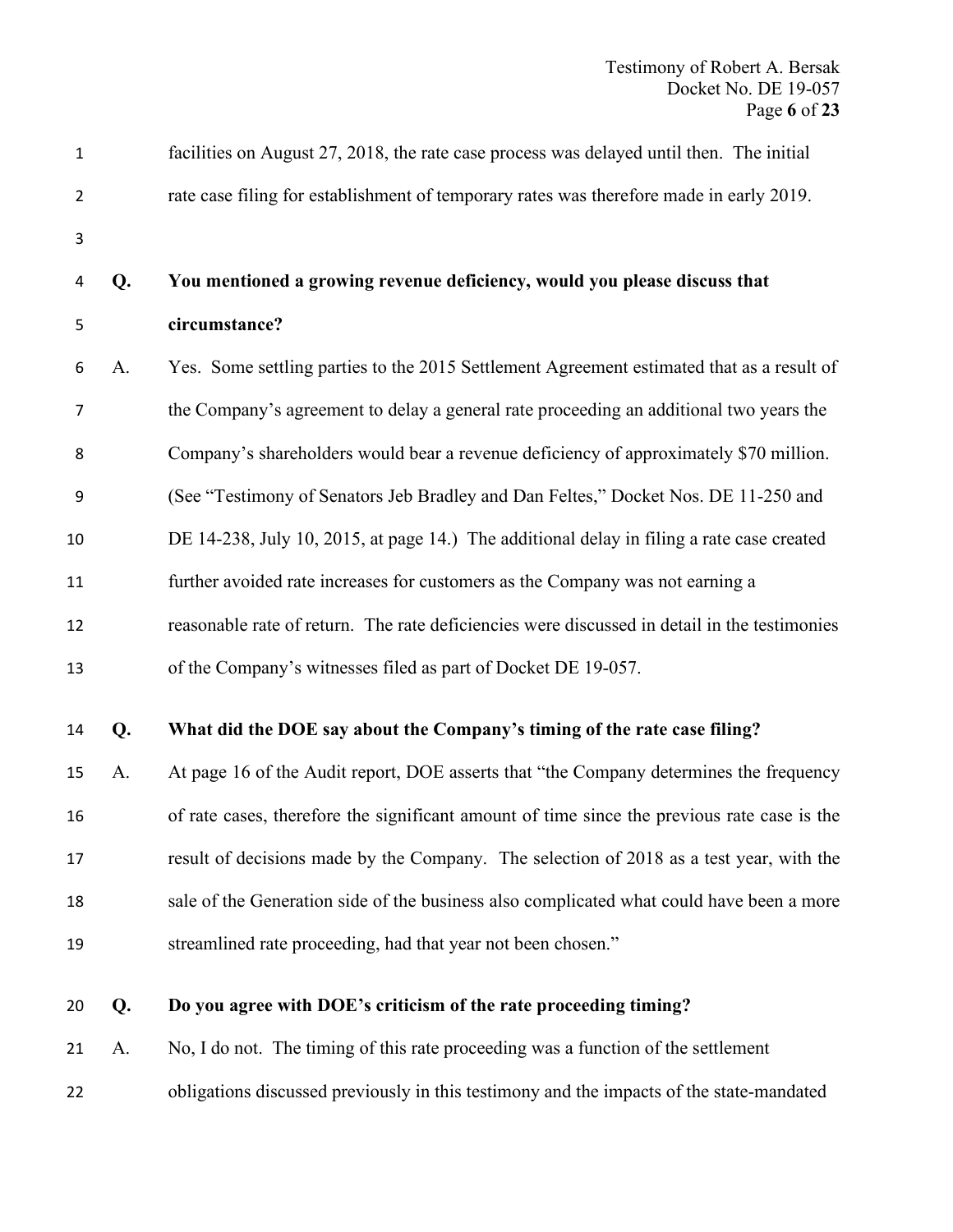| $\mathbf 1$    | generation divestiture process. DOE's suggestion that a utility should be denied recovery   |
|----------------|---------------------------------------------------------------------------------------------|
| $\overline{2}$ | of rate-case expenses because of the complexity of the test year is factually incorrect and |
| 3              | off-base. Even if the Company had been able to select an earlier test year, there is no     |
| 4              | evidence that such test year would have been "simpler," and recovery of rate case           |
| 5              | expenses is not predicated on the alleged simplicity of the test year for the rate case.    |
| 6              | As I noted earlier, the Company in two settlement agreements had agreed to delay the        |
| $\overline{7}$ | filing of a general distribution rate proceeding, in Docket Nos. DE 09-035 and DE 14-       |
| 8              | 238, for years 2010-2015 and 2015-2017, respectively. Both filing delays were               |
| 9              | supported by all parties to each settlement agreement, and both settlement agreements       |
| 10             | were approved by the Commission. DOE does not say whether the filing should have            |
| 11             | been made sooner or later, but either alternative would have had its own set of             |
| 12             | complexities and both would have had attendant disadvantages. An earlier filing-had         |
| 13             | the Company been allowed to make one—would have imposed rate increases on                   |
| 14             | customers that they were able to avoid, and would have resulted in a rate case being        |
| 15             | conducted at the same time that generation divestiture was in process. This would have      |
| 16             | put added pressure on both the Commission and the Company due to the complexity and         |
| 17             | workload of the divestiture process. Also, a later filing would have exacerbated the        |
| 18             | revenue deficiency.                                                                         |
| 19             | Most important, waiting until a later date would not have made more internal legal          |

resources available to handle the proceeding, as the New Hampshire legal department had

been restructured after generation divestiture to staff only the number of attorneys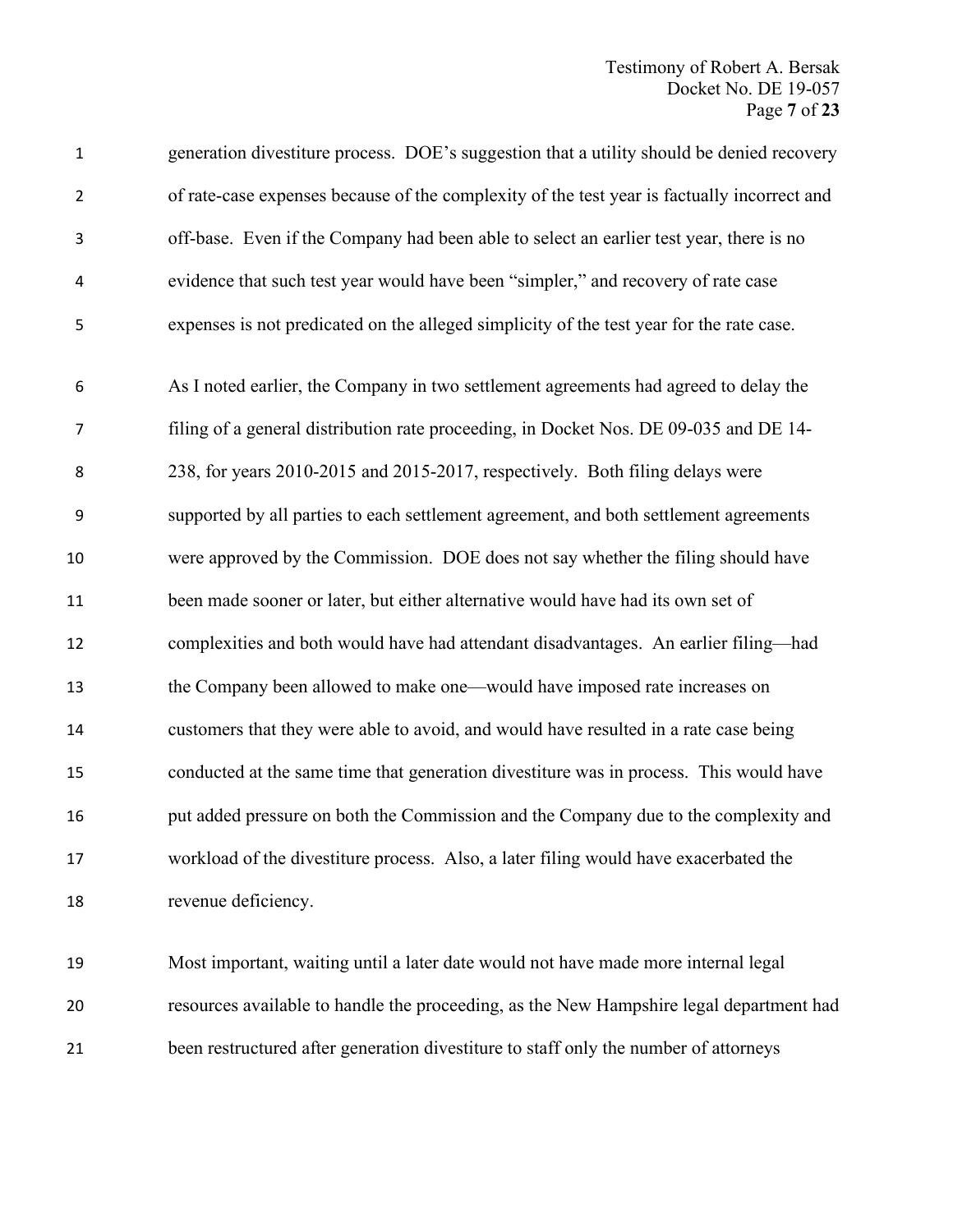sufficient to manage the ordinary day-to-day regulatory workload, that being two regulatory attorneys.

 DOE's claim that "the sale of the Generation side of the business also complicated what could have been a more streamlined rate proceeding" ignores the causal link between the sale of generation and the need to file the rate case, namely, the need to re-allocate administrative and overhead costs because of the impacts of generation divestiture, as I have discussed above.

 Lastly, the Audit (at page 10, and similarly on page 17) also notes, "the PUC does not decide when utilities file petitions for changes in rates… ." This observation was made to explain why it was reasonable for the Commission to engage outside counsel for this rate proceeding due to workload at the time. However, the Company is constantly presented with the issue of uncontrollable circumstances impacting the availability and workload of in-house staff, and the same was true in this instance. From state or federal legislative actions, to actions by sister agencies, to litigation, to the timing of dockets initiated by the Commission, the Company is subject to numerous factors outside of its control that determine staff availability to work on certain matters. Ultimately, timing is secondary to the fact that PSNH staffs its legal department at all times only to handle the typical regulatory workload for PSNH and Aquarion Water Company of New Hampshire; it was not staffed for rate cases, which require a significant level of effort, attention and time, and do not occur on an annual, bi-annual or even tri-annual basis. Customers benefit from this structure because there are less costs to cover on an annual basis. But, for the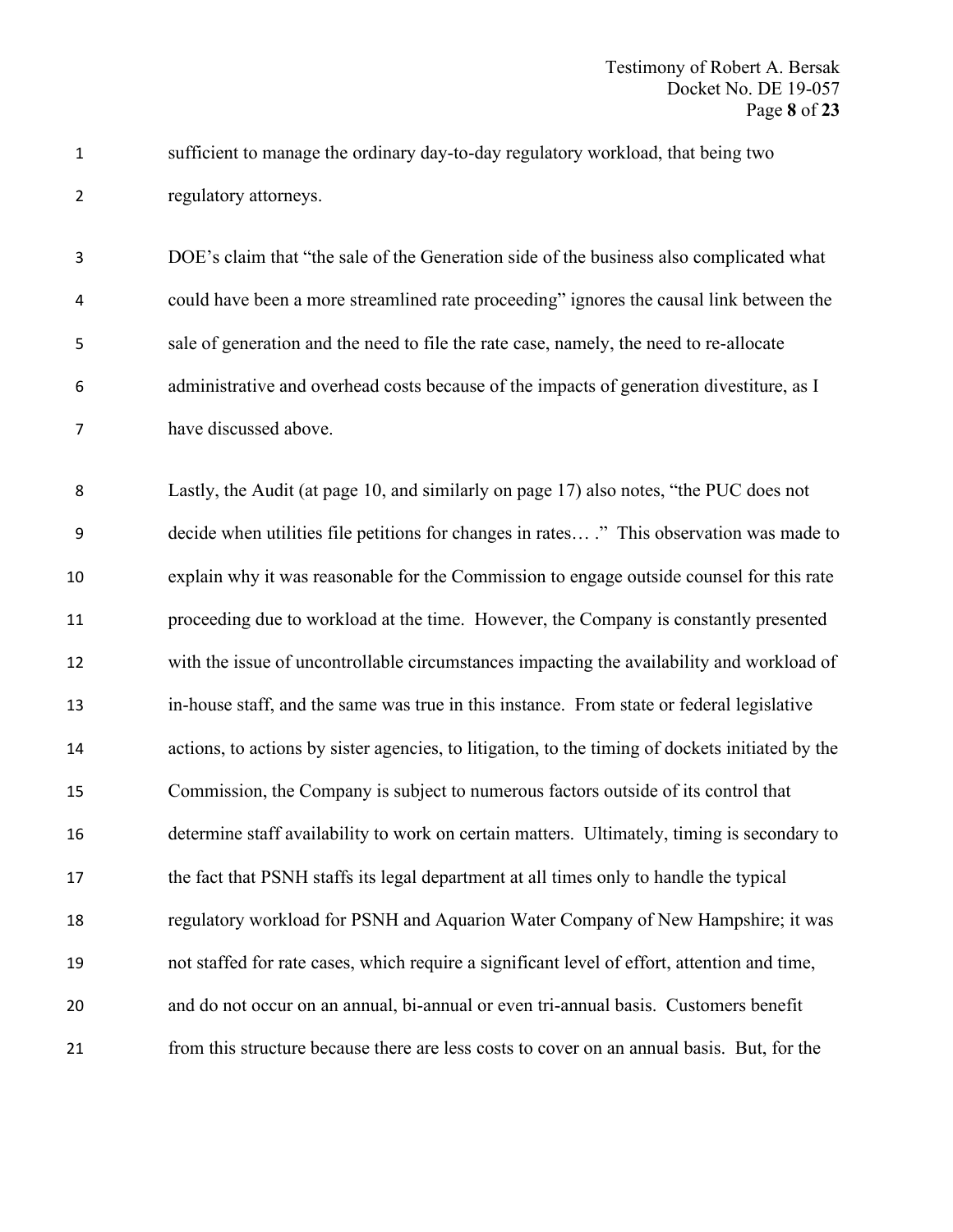| $\mathbf 1$    |    | Company, it means that there was not in-house legal staff with sufficient availability to       |
|----------------|----|-------------------------------------------------------------------------------------------------|
| $\overline{2}$ |    | cover the magnitude of a rate case in addition to all other matters facing the Company.         |
| 3              | Q. | You stated earlier that DOE has recommended that use of outside legal counsel for               |
| $\overline{4}$ |    | the rate case effectively should be deemed imprudent. Where is that                             |
| 5              |    | recommendation found?                                                                           |
| 6              | A. | This recommendation is found in the DOE Final Audit of rate case expenses, dated                |
| $\overline{7}$ |    | March 30, 2021 (the "Audit"), which is attached to the DOE memo asking that the                 |
| 8              |    | Commission adopt the Audit's recommendations and filed in this docket on August 26,             |
| 9              |    | 2021 (the "DOE Recommendation"). The Audit recommends 100% disallowance of                      |
| 10             |    | Keegan Werlin outside counsel expenses. The basis for this recommendation is Puc                |
| 11             |    | 1907.01(a), which excludes "expenses for matters handled by service providers that are          |
| 12             |    | typically performed by utility management and staff of the utility, based on their              |
| 13             |    | experience, expertise, and <i>availability</i> " (emphasis added). The Audit found that "all of |
| 14             |    | the legal tasks performed by outside counsel for the rate case (e.g. preparing, reviewing,      |
| 15             |    | legal filings, editing data responses, updating discovery logs, compiling materials,            |
| 16             |    | internal meetings, testimony, hearings, etc.) should have been carried out by the               |
| 17             |    | Company's internal legal staff ." Audit at 5.                                                   |
|                |    |                                                                                                 |

**Q. Do you agree with that recommendation?**

A. No, I do not.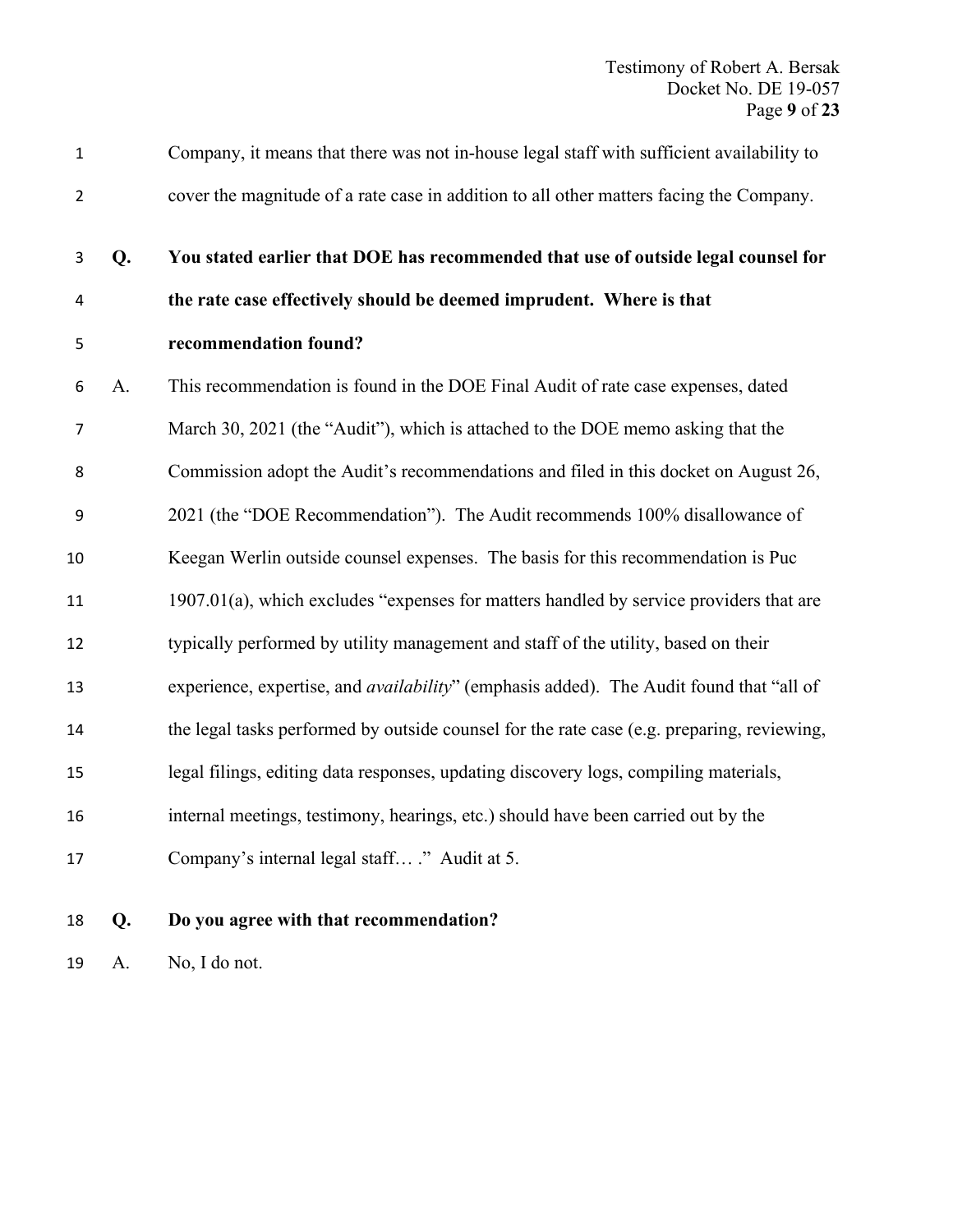**Q. Why?**

 A. The Company did not have the internal legal resources available to staff the 2019 rate case proceeding. Therefore, the use of outside legal counsel was necessary, and Puc 1907.01(a) does not apply, as it requires that utility staff be available.

 The Audit's claim that all of the rate case legal work should have been carried out by the Company's internal legal staff seems to be based in part upon the response provided by the Company that states, among other things, that "Eversource Energy has approximately 35 in-house attorneys currently providing legal services to each of the nine operating companies in Connecticut, Massachusetts and New Hampshire, as well as the Eversource 10 parent, service company, transmission business, and various unregulated subsidiaries. ... At present, there are 3 attorneys based in New Hampshire who work primarily on matters for PSNH and Aquarion Water Company of New Hampshire." Audit at 5.

#### **Q. Please provide further details regarding the need for use of outside legal counsel.**

 A. As I stated earlier, during the time of the generation divestiture process and the time leading up to the 2019 rate case filing, I was the Company's Chief Regulatory Counsel. It was largely my responsibility to ensure that all of Eversource's regulatory proceedings had adequate legal resources.

 I was aware that the rate case in question would await the completion of the sale of the Company's electric generating facilities. At the time leading up to the sale of the Company's thermal (coal, gas, oil, and biomass fueled) generating resources in January of 2018, there were four Eversource attorneys based in Manchester. Upon the sale of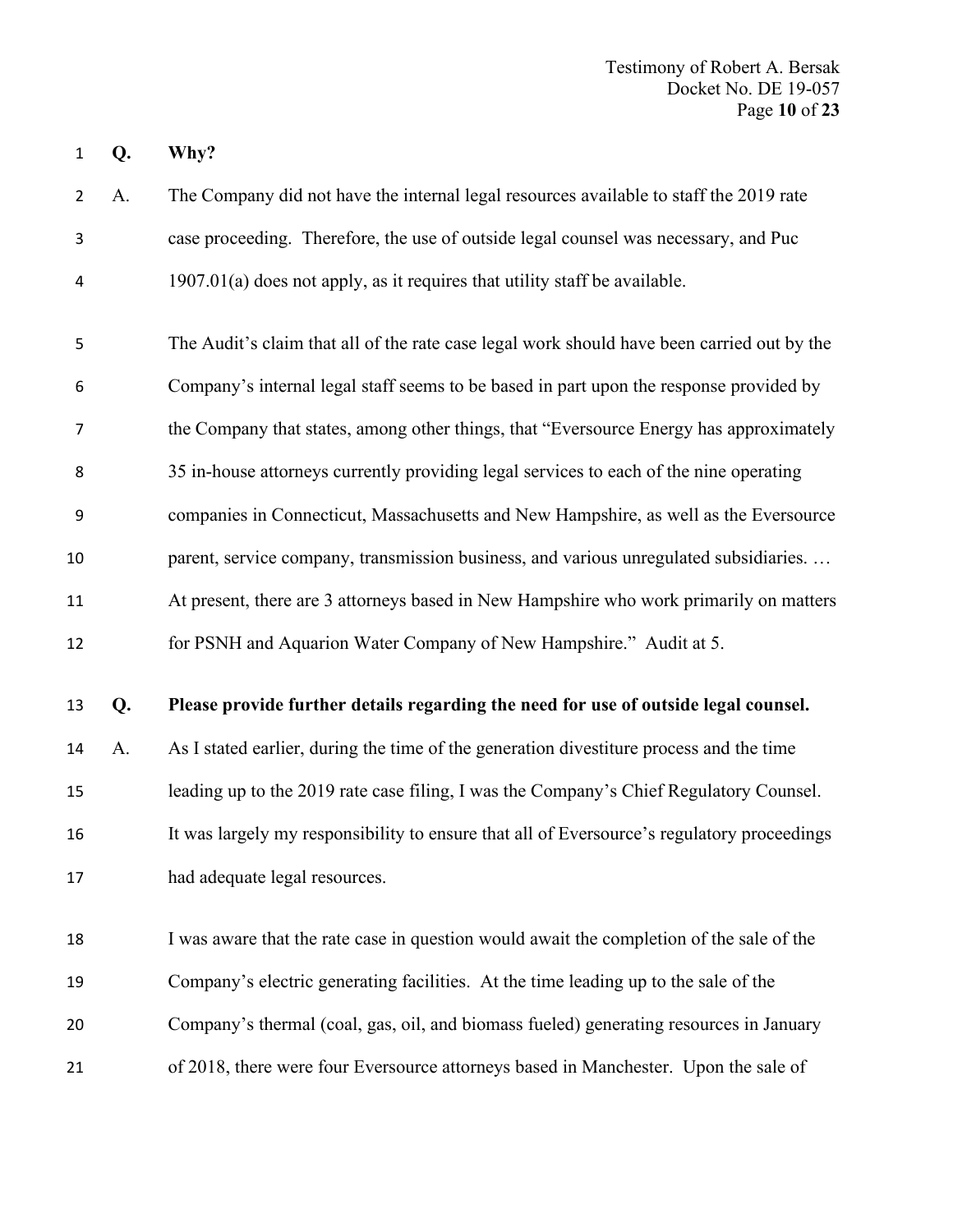| $\mathbf 1$    |    | those thermal generating resources, one lawyer's position was eliminated as her duties      |
|----------------|----|---------------------------------------------------------------------------------------------|
| $\overline{2}$ |    | primarily related to generation environmental matters. That left three Company lawyers      |
| 3              |    | once the sale of the thermal generating facilities was complete-two regulatory attorneys    |
| 4              |    | including myself, and one real estate attorney. In late 2018, I was informed that the real  |
| 5              |    | estate attorney would be retiring in May 2019. His practice included all of the             |
| 6              |    | Company's New Hampshire real estate matters, as well as general litigation of               |
| 7              |    | miscellaneous district/circuit court claims. Until an experienced replacement could be      |
| 8              |    | found, I would be taking on all of this retiring attorney's work.                           |
|                |    |                                                                                             |
| 9              |    | Lastly, at the time the rate case was being prepared and when the decision to hire outside  |
| 10             |    | counsel was made, I was aware I intended to retire in the near future, likely during the    |
| 11             |    | pendency of the proceeding, and in fact I retired in April 2020.                            |
|                |    |                                                                                             |
|                |    |                                                                                             |
| 12             | Q. | Did Audit staff have adequate information to make the determination that                    |
| 13             |    | Eversource had legal resources with the necessary experience, expertise, and                |
| 14             |    | availability to handle the rate proceeding?                                                 |
| 15             | A. | No. As I just indicated, at or near the initiation of the rate case, I was aware that there |
| 16             |    | were not internal legal resources with the necessary "experience, expertise, and            |
| 17             |    | availability" (per Rule Puc 1907.01 (a)) necessary to support a full distribution rate case |
| 18             |    | in New Hampshire that was likely to last over a year from start-to-finish, and in fact      |
| 19             |    | lasted 18 months, not including the case preparation time leading up to its initial filing. |
| 20             |    | DOE assumes with no supporting evidence that, because Eversource had approximately          |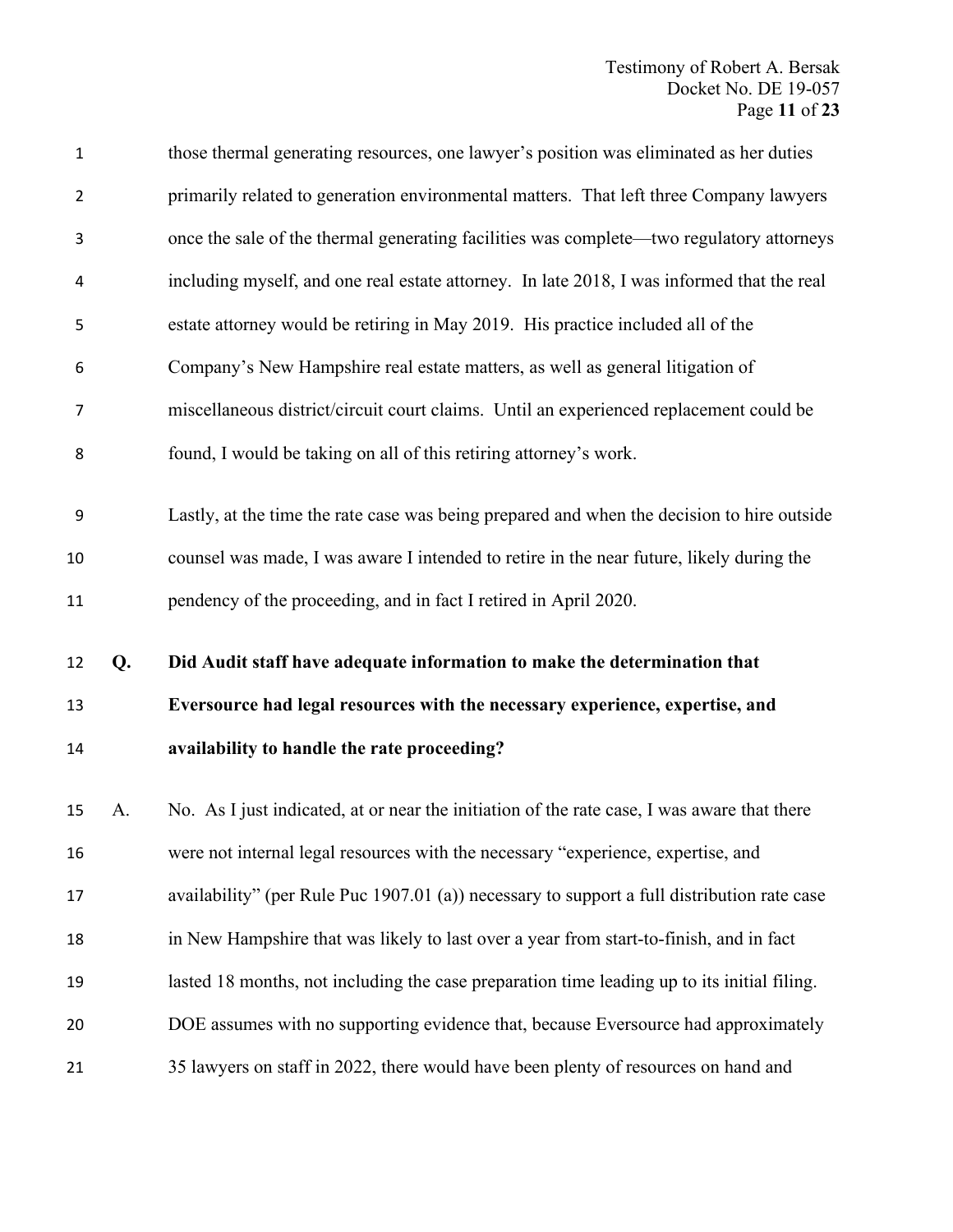available at the time of the rate case with the necessary experience and expertise to participate as counsel in a comprehensive distribution rate proceeding, but this assumption is incorrect.

 As for the "35 in-house attorneys" at Eversource relied upon by the Audit to substantiate the availability of internal resources, at the time of the filing of this rate proceeding, only four were engaged in state regulatory proceedings, all of them were located in Berlin, Connecticut, and all four of them were in my chain-of-command as Chief Regulatory Counsel. Thus, I was familiar with their workload, expertise, and availability. Those four attorneys were responsible for conducting all Connecticut regulatory matters for The Connecticut Light and Power Company, Yankee Gas Service Company, and Aquarion Water Company before the Connecticut Public Utilities Regulatory Authority. Due to the workload in Connecticut at the time the PSNH rate case was to be prepared and set for hearing, none of the four Eversource Connecticut-based regulatory lawyers had the necessary availability to assist in New Hampshire. In fact, outside lawyers were already assisting in Connecticut at that time due to the regulatory workload in that state. None of the other in-house lawyers at Eversource had the experience or expertise necessary to conduct a utility distribution rate case, which are the requirements in addition to availability required to meet the exception for cost recovery under Puc 1907.01(a). In the Audit, DOE relies upon an ambiguity in the Company's response to the question of how many lawyers the Company had in New Hampshire. The Company's response

 stated, "At present, there are 3 attorneys based in New Hampshire who work primarily on matters for PSNH and Aquarion Water Company of New Hampshire." Although that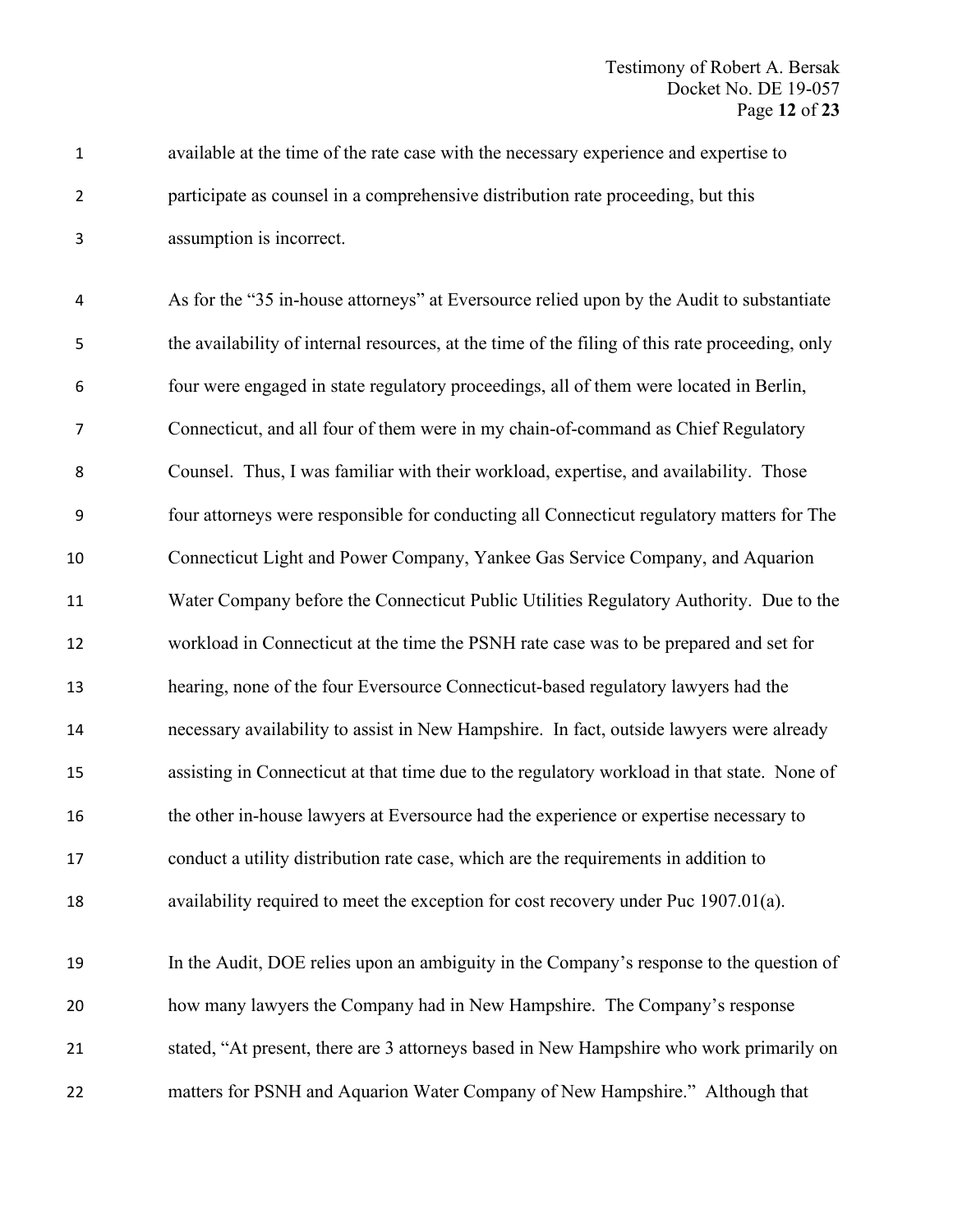| $\mathbf 1$    | response was correct when answered, (i.e., "At present,"), prior to the filing of this rate |
|----------------|---------------------------------------------------------------------------------------------|
| $\overline{2}$ | proceeding I was aware that there were would be only two internal Eversource lawyers in     |
| 3              | New Hampshire for several months of the rate case pendency. One of those lawyer's           |
| 4              | (Attorney Matthew Fossum) full-time responsibility was handling proceedings before this     |
| 5              | Commission, and he would indeed be (and was) actively involved in the rate case.            |
| 6              | The second of the two New Hampshire-based lawyers was me. In addition to my general         |
| $\overline{7}$ | managerial responsibilities for overseeing Eversource's legal regulatory needs in multiple  |
| 8              | jurisdictions, there were many remaining generation divestiture matters I had to deal       |
| 9              | with. I was also handling legal regulatory matters for Aquarion Water Company in New        |
| 10             | Hampshire upon Eversource's acquisition of that company. And, as I noted earlier, I         |
| 11             | took on the handling of New Hampshire real estate and district/circuit court litigation     |
| 12             | upon the Spring 2019 retirement of the Company's real estate attorney.                      |
| 13             | Knowing that the New Hampshire legal department was not sufficiently staffed to             |
| 14             | provide the necessary legal resources to handle the upcoming rate proceeding entirely in    |
| 15             | house, I determined that the use of outside legal counsel would be necessary. As a result,  |
| 16             | per the requirements of Puc Rule 1904.02 (b)(5), I initiated a request for proposals        |
| 17             | ("RFP") process to select outside legal counsel that had the availability, experience, and  |
| 18             | quality capabilities to assist in a general rate case process at the lowest cost. The RFP   |
| 19             | process resulted in the selection of the law firm of Keegan Werlin to assist Eversource's   |
| 20             | internal lawyer with the 2019 rate case process. This RFP process was discussed in the      |
| 21             | Audit at page 2.                                                                            |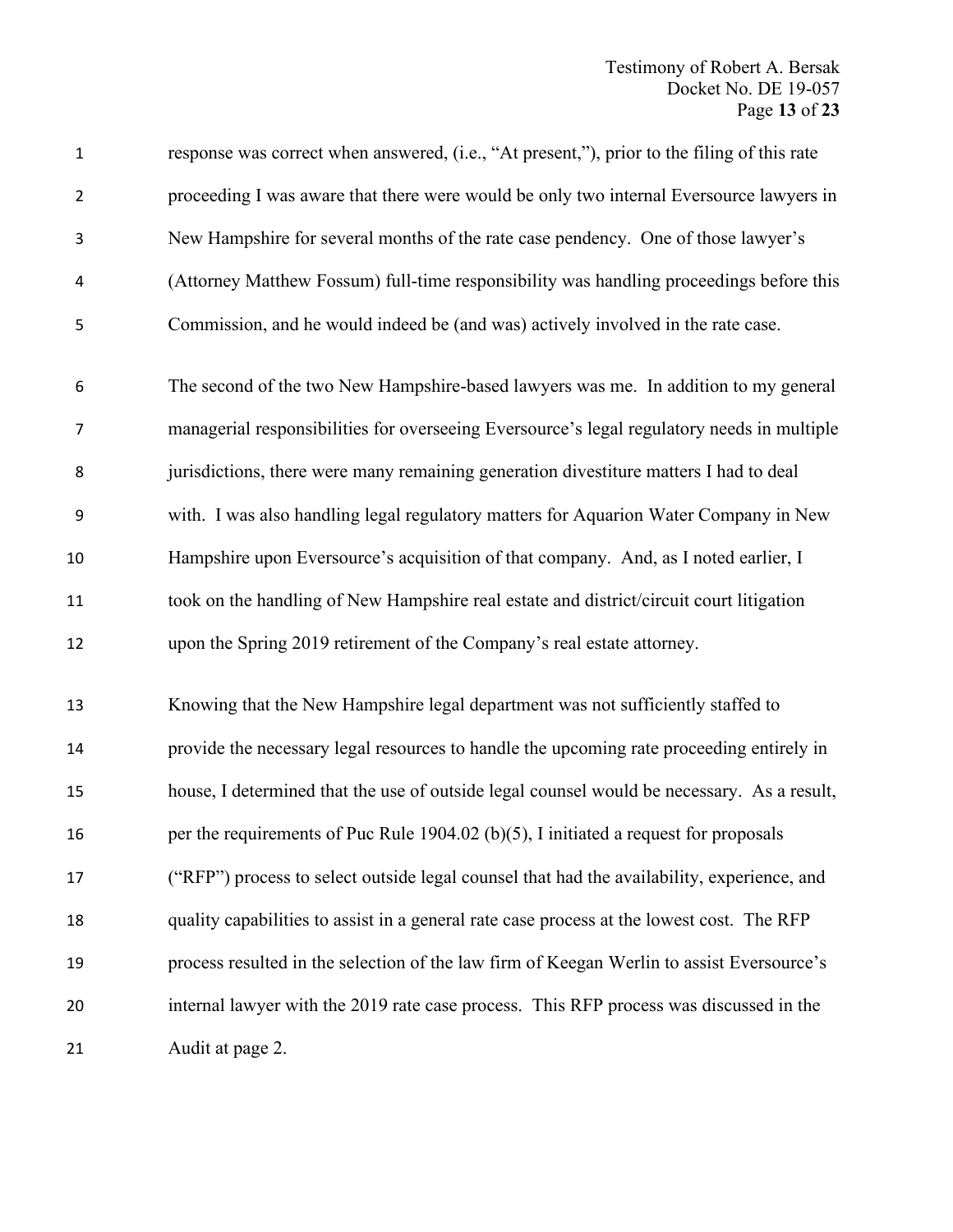| $\mathbf{1}$ | Q. | Why were you not available to assist on the rate case?                                   |
|--------------|----|------------------------------------------------------------------------------------------|
| 2            |    | As the rate case was being prepared and as it was proceeding during 2019 and up to my    |
| 3            |    | retirement in early 2020, I was responsible for the following matters (and likely others |
| 4            |    | that have escaped my mind):                                                              |
| 5            |    | Various real estate related filings before this Commission, including:                   |
| 6            |    | DE 18-178 - Request for a License for Overhead Crossings of the Lovell and<br>$\circ$    |
| 7            |    | <b>Bearcamp Rivers</b>                                                                   |
| 8            |    | DA 19-004 - Petition for License to Construct and Maintain Electric Lines<br>$\circ$     |
| 9            |    | Over and Across Dudley Brook in the Town of Brentwood                                    |
| 10           |    | DA 19-007 - Petition for License to Construct and Maintain Electric Lines<br>$\circ$     |
| 11           |    | Over and Across the Exeter River in the Town of Chester                                  |
| 12           |    | DA 19-008 - Petition for License to Construct and Maintain Electric Lines<br>$\circ$     |
| 13           |    | Over and Across the Exeter River in the Town of Danville                                 |
| 14           |    | DE 19-028 - Petition for Licenses to Construct and Maintain Electric Lines<br>$\circ$    |
| 15           |    | Over and Across the Merrimack River in Merrimack and Litchfield and Land                 |
| 16           |    | Owned by the State in Litchfield                                                         |
| 17           |    | o DE 19-078 - Petition for a License to Construct and Maintain Electric Lines            |
| 18           |    | Over and Across the Lamprey River in the Town of Deerfield                               |
| 19           |    | DE 10-094 - Petition for Licenses to Construct and Maintain Electric Lines<br>$\circ$    |
| 20           |    | Over and Across the Squamscott River in the Towns of Stratham and Exeter                 |
| 21           |    | and Over and Across Land Owned by the State of New Hampshire in the                      |
| 22           |    | Town of Sandown                                                                          |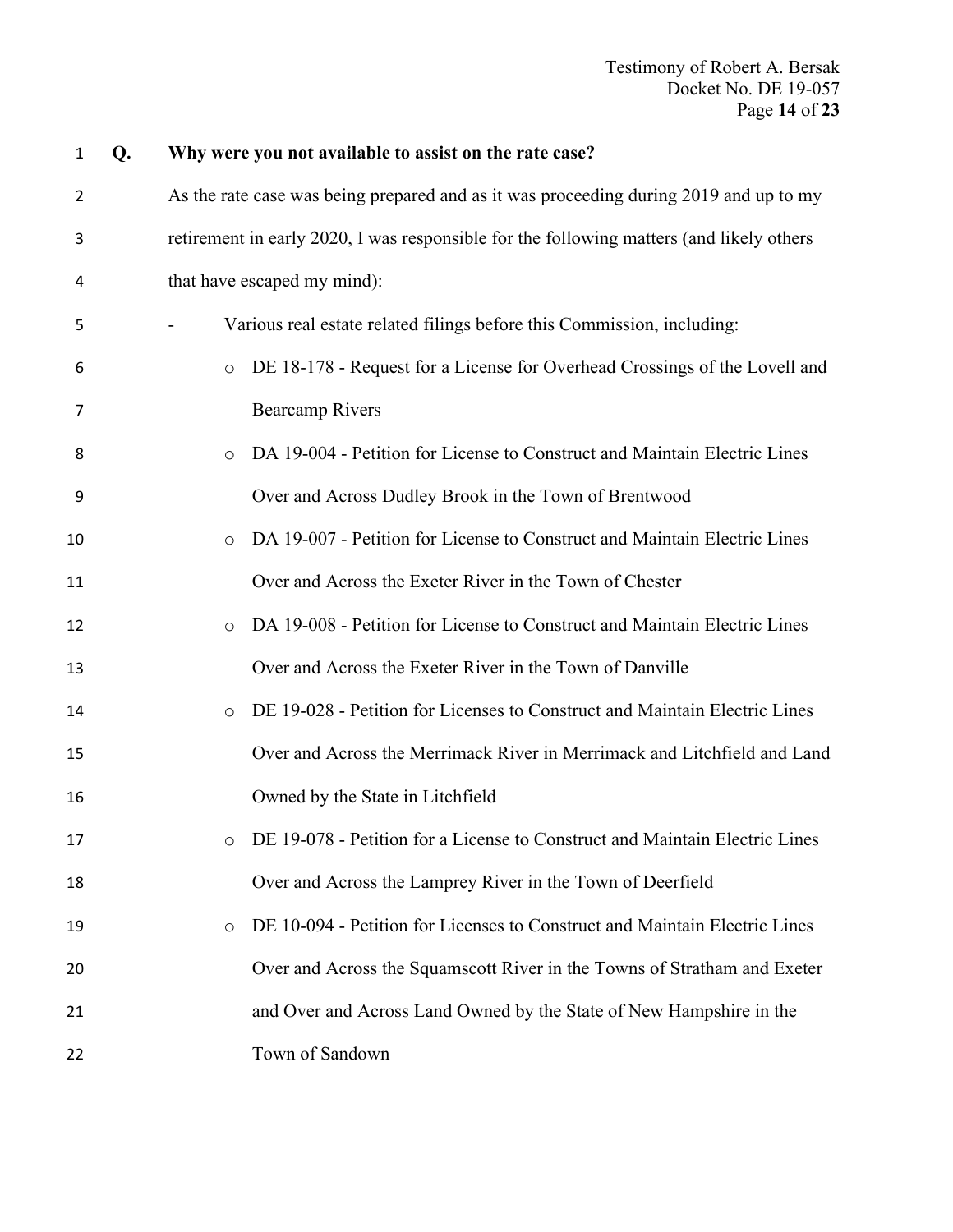| $\mathbf{1}$   | DE 19-095 - Petition for License to Construct and Maintain Electric Lines            |
|----------------|--------------------------------------------------------------------------------------|
| $\overline{2}$ | Over and Across the Squamscott River in the Towns of Stratham and Exeter             |
| 3              | DE 19-097 - Petition for License to Construct and Maintain Electric Lines<br>$\circ$ |
| 4              | Over and Across the Lamprey River in the Town of Deerfield                           |
| 5              | DE 19-099 - Petition for License to Construct and Maintain Electric Lines<br>$\circ$ |
| 6              | Over and Across Ashuelot River and Across Land Owned by the State of New             |
| 7              | Hampshire in Winchester                                                              |
| 8              | DE 19-110 - Petition for License to Construct and Maintain Electric Lines<br>$\circ$ |
| 9              | Over and Across Land owned by The State of New Hampshire in Fitzwilliam              |
| 10             | DE 19-113 - Petition for License to Construct and Maintain Electric Lines<br>$\circ$ |
| 11             | Over and Across Land Owned by the State of New Hampshire in Mason and                |
| 12             | Greenville                                                                           |
| 13             | DE 19-115 - Petition for License to Construct and Maintain Electric Lines<br>$\circ$ |
| 14             | Over and Across the Souhegan River and Land Owned by the State of New                |
| 15             | Hampshire in Greenville                                                              |
| 16             | DE 19-134 - Petition for License to Construct and Maintain Electric Lines<br>$\circ$ |
| 17             | Over and Across Franklin Pierce Lake in the Town of Antrim                           |
| 18             | DE 19-146 - Petition for License to Construct and Maintain Electric Lines<br>$\circ$ |
| 19             | Over and Across Baboosic Brook in the Town of Merrimack                              |
| 20             | DE 19-148 - Petition for License to Construct and Maintain Electric Lines<br>$\circ$ |
| 21             | Over and Across Merrimack River in Bedford and Manchester and Across                 |
| 22             | Land Owned by State of New Hampshire in Bedford                                      |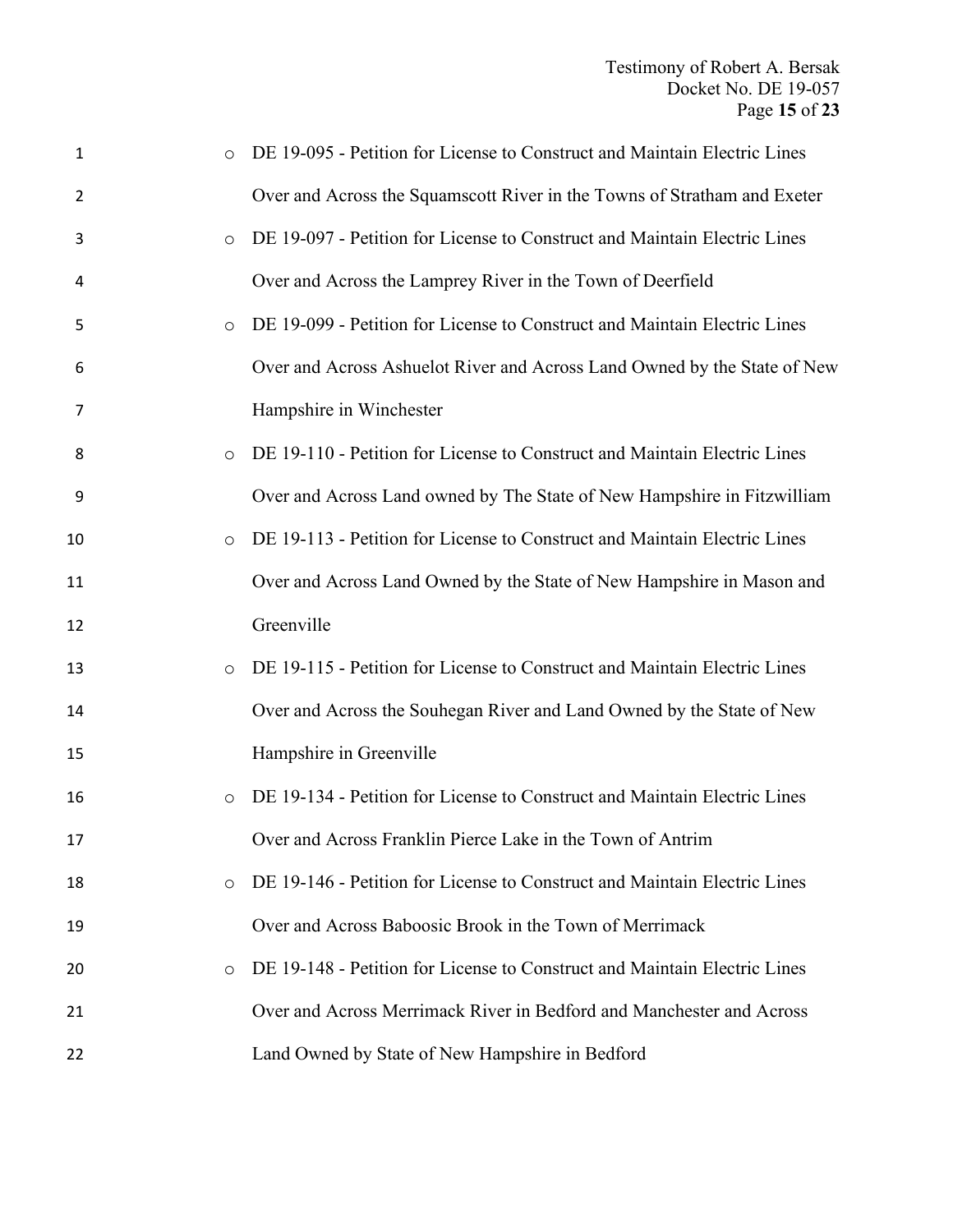| $\mathbf{1}$   | DE 19-149 - Petition for License to Construct and Maintain Electric Lines            |
|----------------|--------------------------------------------------------------------------------------|
| $\overline{2}$ | Over and Across North Branch River and Steels Pond and Land Owned by                 |
| 3              | State of New Hampshire in Hillsborough and Antrim                                    |
| 4              | DE 19-157 - Petition for License to Construct and Maintain Electric Lines<br>$\circ$ |
| 5              | Over and Across Lands Owned by the State of New Hampshire in Winchester              |
| 6              | and Swanzey                                                                          |
| 7              | DE 19-165 - Petition for Amended Licenses to Replace Shield Wire Over and<br>$\circ$ |
| 8              | Across the Pemigewasset River and Winnisquam Lake in Franklin and                    |
| 9              | Belmont                                                                              |
| 10             | Other real estate matters not involving Commission filings.                          |
| 11             | District/Circuit court proceedings.                                                  |
| 12             | Remaining generation divestiture matters                                             |
| 13             | Thermal generation divestiture open items:<br>$\circ$                                |
| 14             | Conservation Law Foundation/Sierra Club lawsuit in U.S. District<br>п                |
| 15             | Court alleging violations of the EPA's NPDES permit for Merrimack                    |
| 16             | Station under the Clean Water Act. (Maximum exposure to Eversource                   |
| 17             | for that lawsuit was over \$340 million in civil penalties plus litigation           |
| 18             | costs. With my participation in this matter, the plaintiffs ultimately               |
| 19             | dismissed the Company from this litigation.)                                         |
| 20             | NHDES permitting for an abandoned Mobil oil pipeline at the Schiller                 |
| 21             | <b>Station facility</b>                                                              |
| 22             | Campus load metering/billing issue for Merrimack Station                             |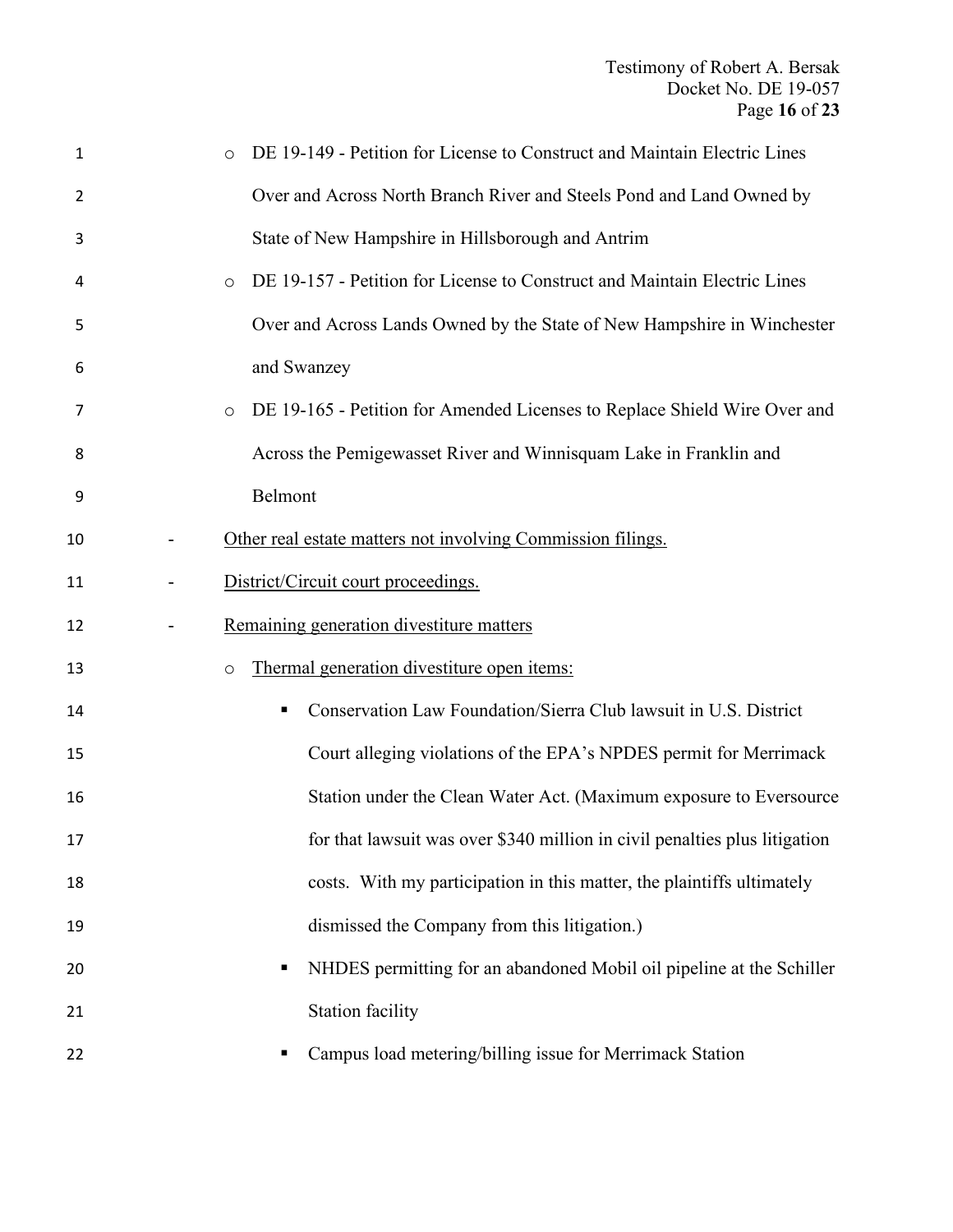| 1  | Payment disputes relating to a shipment of Ammonia to Merrimack                     |
|----|-------------------------------------------------------------------------------------|
| 2  | Station                                                                             |
| 3  | Disestablishment of the Virtual Data Room supporting divestiture and<br>п           |
| 4  | the information contained therein.                                                  |
| 5  | Completion of the mercury removal project at Schiller Station<br>ш                  |
| 6  | On-going property tax appeals in various thermal generation towns<br>п              |
| 7  | Substation access agreements<br>п                                                   |
| 8  | Preparation by Buyer & Seller of IRS Form 8594, "Asset Acquisition                  |
| 9  | Statement," allocating the purchase price amongst the various assets                |
| 10 | sold.                                                                               |
| 11 | Hydro Divestiture open items:<br>$\circ$                                            |
| 12 | 2018 headwater benefits payments to U.S. Government<br>п                            |
| 13 | Repair/replace draft tube at Hooksett Hydro<br>п                                    |
| 14 | Replacement of breakers and switching equipment at Amoskeag                         |
| 15 | Hydro                                                                               |
| 16 | Preparation of corrective deeds based upon property tax issues arising<br>п         |
| 17 | in several municipalities                                                           |
| 18 | On-going property tax appeals in various hydro towns<br>п                           |
| 19 | Preparation by Buyer & Seller of IRS Form 8594, "Asset Acquisition                  |
| 20 | Statement," allocating the purchase price amongst the various assets                |
| 21 | sold.                                                                               |
| 22 | Preparation of the Commission filing for the final audit of generation-related<br>O |
| 23 | costs (which was ultimately docketed as DE 20-005).                                 |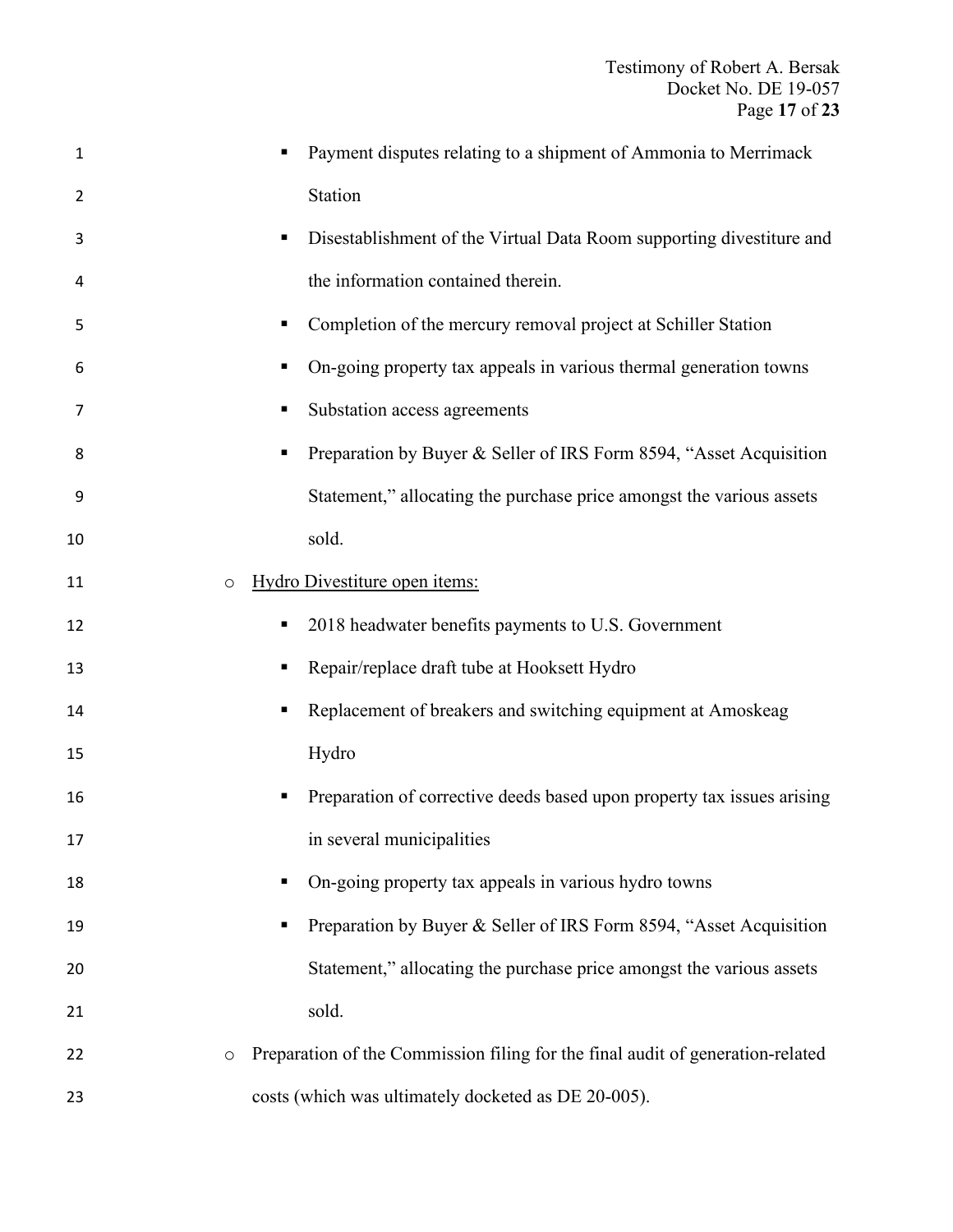Testimony of Robert A. Bersak Docket No. DE 19-057 Page **18** of **23**

| 1              |         | Independent Power Producer (IPP) and PURPA Qualifying Facility (QF) matters:  |
|----------------|---------|-------------------------------------------------------------------------------|
| $\overline{2}$ | $\circ$ | Handling 2018 N.H. Laws, Chapter 379, "AN ACT relative to the use of          |
| 3              |         | renewable generation to provide fuel diversity." This included substantial    |
| 4              |         | preliminary legal work leading up to Docket No. DE 18-002 - Eversource        |
| 5              |         | Energy - 2018 Energy Service Solicitation (Eversource Energy Petition for     |
| 6              |         | Commission Review of responses pursuant to RSA Chapter 362-H as Enacted       |
| 7              |         | by Senate Bill 365), a proceeding before FERC docketed as EL19-10, and an     |
| 8              |         | appeal to the New Hampshire Supreme Court.                                    |
| 9              | $\circ$ | Handling 2018 N.H. Laws, Chapter 340, "AN ACT requiring the public            |
| 10             |         | utilities commission to revise its order affecting the Burgess BioPower plant |
| 11             |         | in Berlin." This work included substantial negotiations between Eversource    |
| 12             |         | and Burgess, and led to Commission Docket No. DE 19-142 - Public Service      |
| 13             |         | Company of New Hampshire d/b/a Eversource Energy - Rate Recovery of           |
| 14             |         | Costs in Excess of the Cumulative Reduction Cap Under the Power Purchase      |
| 15             |         | Agreement with Berlin Station, LLC                                            |
| 16             |         | A PSNH financing:                                                             |
| 17             | O       | Commission Docket No. DE 19-045 - Petition for Approval of Financing          |
| 18             |         | (\$300,000,000 Mortgage Financing)                                            |
| 19             | $\circ$ | Vermont Public Service Board Docket No. 19-0697-PET, "Public Service          |
| 20             |         | Company of New Hampshire request for consent to issue up to \$300 million     |
| 21             |         | in long-term debt and to mortgage its property."                              |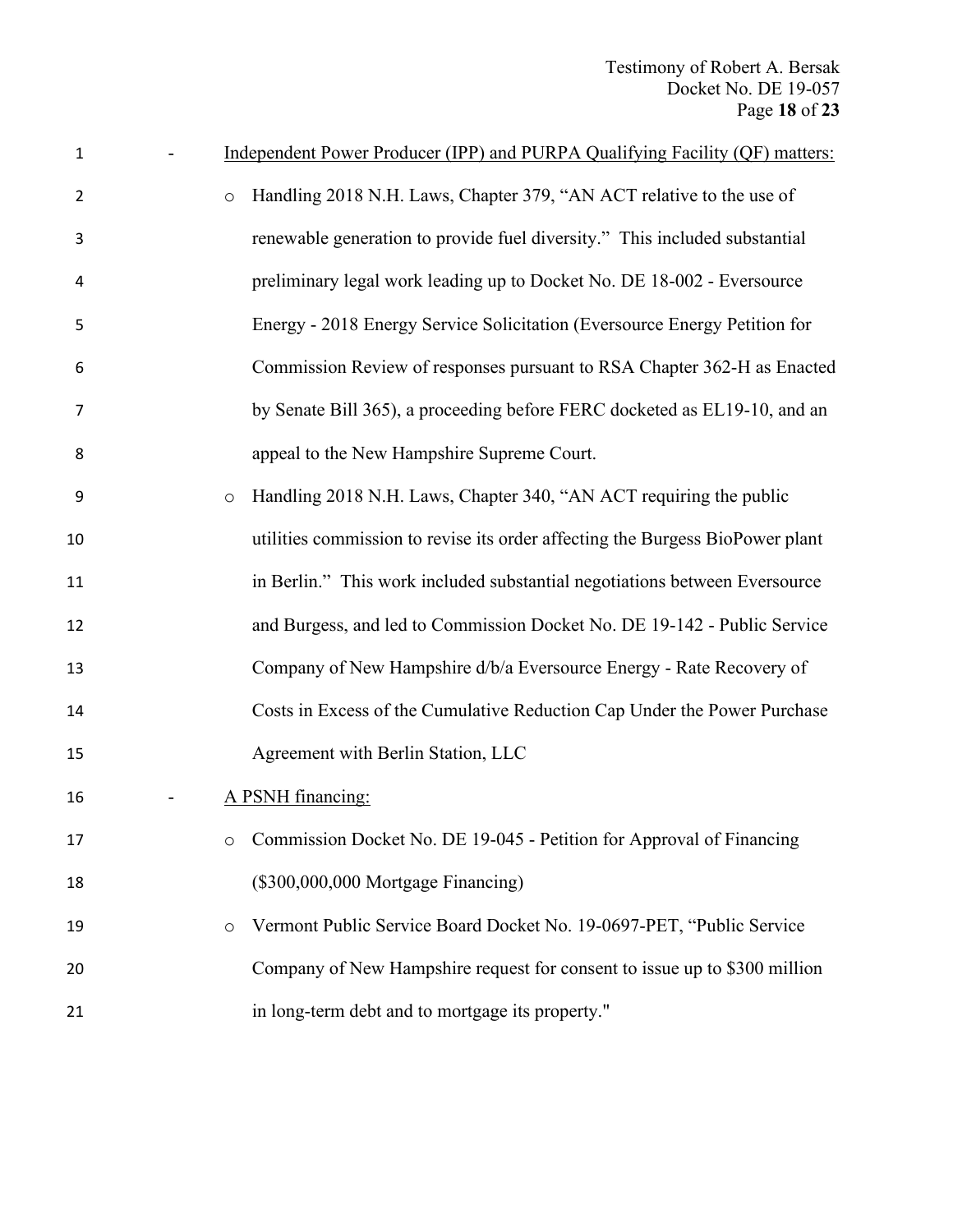| $\mathbf{1}$ | <b>Aquarion Water Company matters:</b>                                                      |
|--------------|---------------------------------------------------------------------------------------------|
| 2            | Commission Docket No. DW 19-065 - Town of Hampton - Complaint by<br>$\circ$                 |
| 3            | Town of Hampton Against Aquarion Water Company. This docket also led to                     |
| 4            | an appeal to the New Hampshire Supreme Court.                                               |
| 5            | Commission Docket No. DA 19-079 - Eversource Energy - Affiliate Service<br>$\circ$          |
| 6            | Agreement Between Eversource Energy Service Company and Aquarion                            |
| 7            | Water Company                                                                               |
| 8            | Provision of emergency service to Wiggin Way customers and long-term<br>$\circ$             |
| 9            | acquisition of that service area per order of the NHDES, including negotiation              |
| 10           | of a purchase and sale agreement with the homeowners' association and                       |
| 11           | discussion of tax issues created by the enactment of the Tax Cut and Jobs Act               |
| 12           | of 2017 (Public Law 115-97) by Congress.                                                    |
| 13           |                                                                                             |
| 14           | DOE's suggestion that I had the time to take on responsibilities for the 2019 rate case was |
| 15           | made without their knowing what matters I already had on my plate and without               |
| 16           | consideration of my impending April 2020 retirement. I could not reasonably take on the     |
| 17           | rate case process without adversely impacting all the other matters I was responsible for.  |
| 18           | Nor was it reasonable to engage outside counsel to take on the many and varied issues I     |
| 19           | was dealing with just to free me up to do something else.                                   |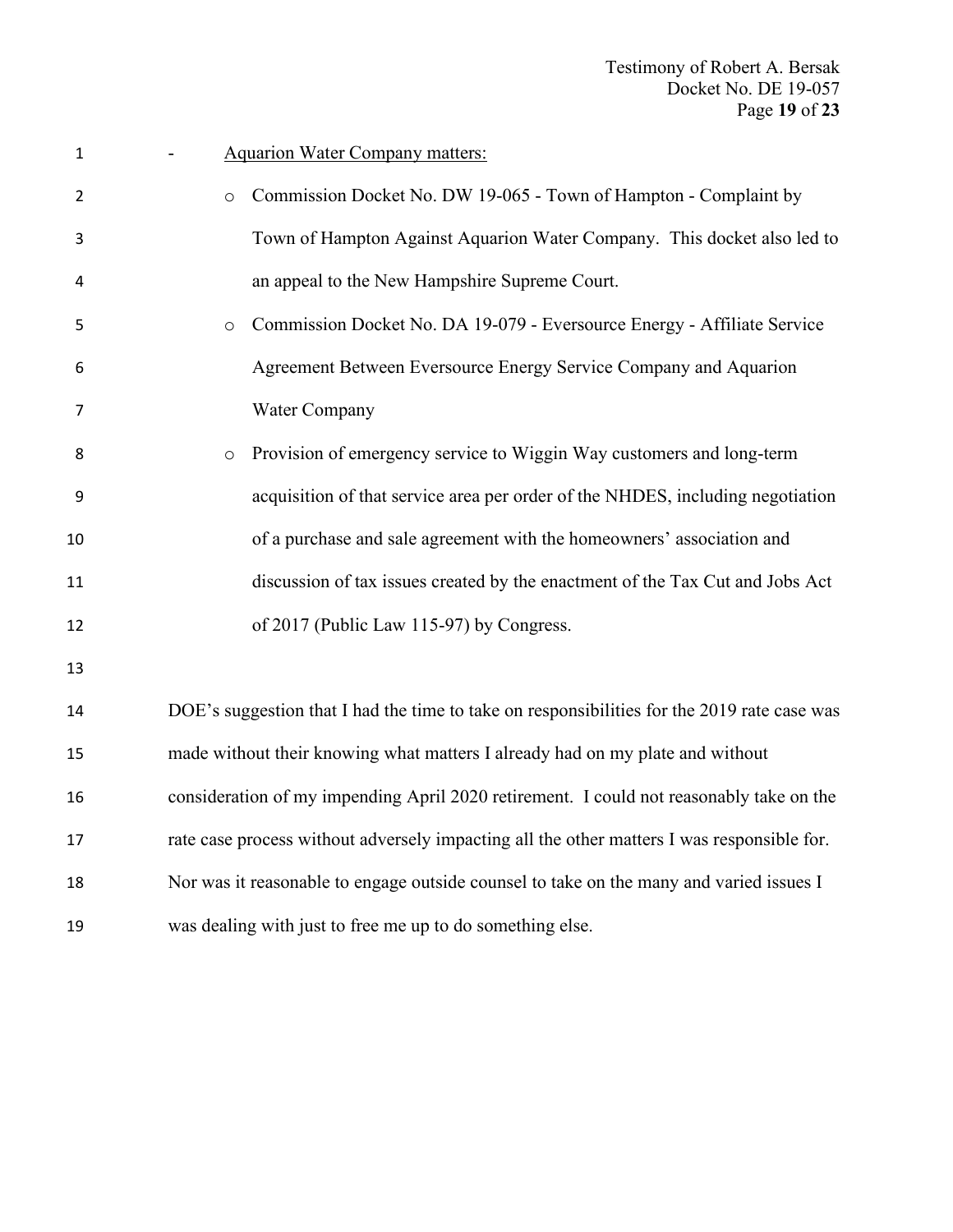# **Q. In several places, the Audit report notes that the Company did not use outside counsel during the previous rate case filed in 2009. Is that fact relevant to this case that was filed a decade later?**

 A. No, that fact is not relevant, other than for the proposition that when the Company had internal legal resources available the Company used those resources during rate cases to avoid the use of outside counsel. It is true that the Company did not engage outside counsel for the 2009 rate case docketed as DE 09-035. The lawyers for that case were the Company's Gerald Eaton and me. (Likewise in the rate proceeding prior to that, in 2006, docketed as DE 06-028, Attorney Eaton and I also represented the Company without use of outside counsel. And in the case prior to that, filed in 2003 and docketed as DE 03- 200, Attorney Eaton and I again were the Company's legal counsel. And the same for the rate proceeding before that, filed in 1997 and docketed as DR 97-059—Attorney Eaton and I represented the Company.) But in the ten years between the 2009 and 2019 rate cases there were significant changes in the availability of internal lawyers who could handle this rate proceeding. In 2009, the Company had six lawyers in its Manchester office; for the 2019 case, the office was staffed much differently by design, with just two regulatory attorneys and one real estate attorney, sufficient to cover the average workload now that generation divestiture was complete.

 Even the Audit itself explicitly states that how the Company handled the 2009 rate case was not relevant—at page 17, the Audit notes, "Audit referenced previous PSNH rate proceedings and the lack of the use of external legal counsel, *for informational purposes*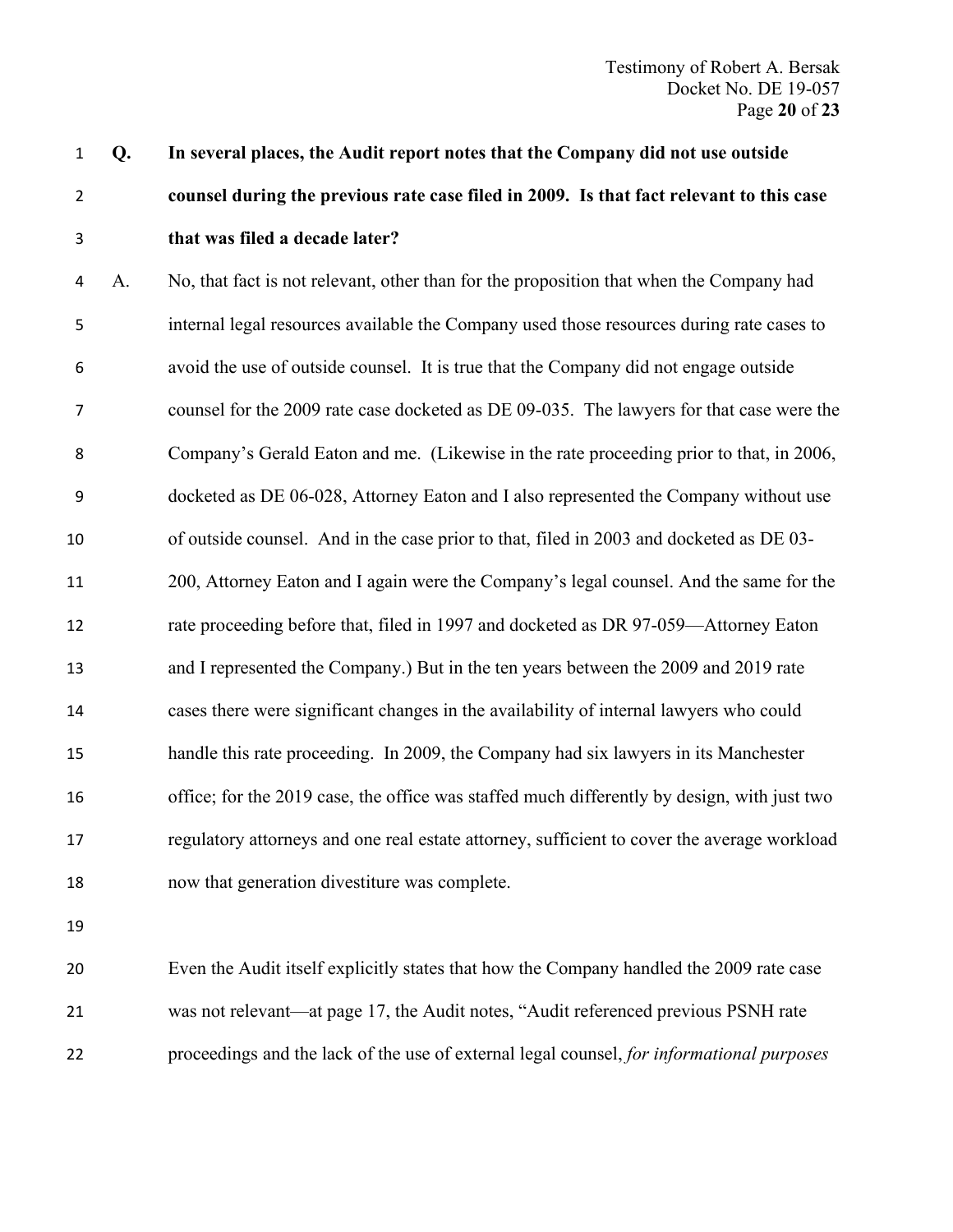*only, and was not intended to presume use of any external firm should be excluded based on historical cases*." (Emphasis added).

 The Audit then goes on to say "[r]ather, the text of the report indicates why the external legal costs should be borne by shareholders." Audit at 17. But the Audit supplies only that, an indication, or rather a conclusion, with no support or reasoning behind it. The entirety of the support for the Audit's conclusion is as follows: "[a]side from the specific instances of recommended disallowances below, Audit recommends 100% disallowance for the external legal counsel. All of the time spent preparing, reviewing, editing data request responses and updating logs, daily phone calls with what was called the "core" rate case team, discussions among counsel and Eversource employees regarding testimony, technical sessions, hearings, preparing and filing documents for submission to the NH PUC, should have been accomplished by the legal staff of the Company." Audit at 5. This accomplishes nothing more than citing to Puc 1907.01(a) that Audit relies upon, but that rule requires three things for costs to be excluded from recovery: staff with expertise, experience and availability. The fact remains that there was insufficient availability of staff attorneys with the necessary expertise and experience because the Company's legal department is not staffed to handle rate cases in addition to the typical regulatory workload. While this leaner staffing structure generally benefits customers as the costs reflected in rates for day-to-day operations are lower since the Company is not staffing lawyers every day to manage the peaking-nature of a rate case level of activity, it does mean the Company must hire outside counsel to support a surge in work brought on by items like a rate case. When internal legal resources with the requisite experience and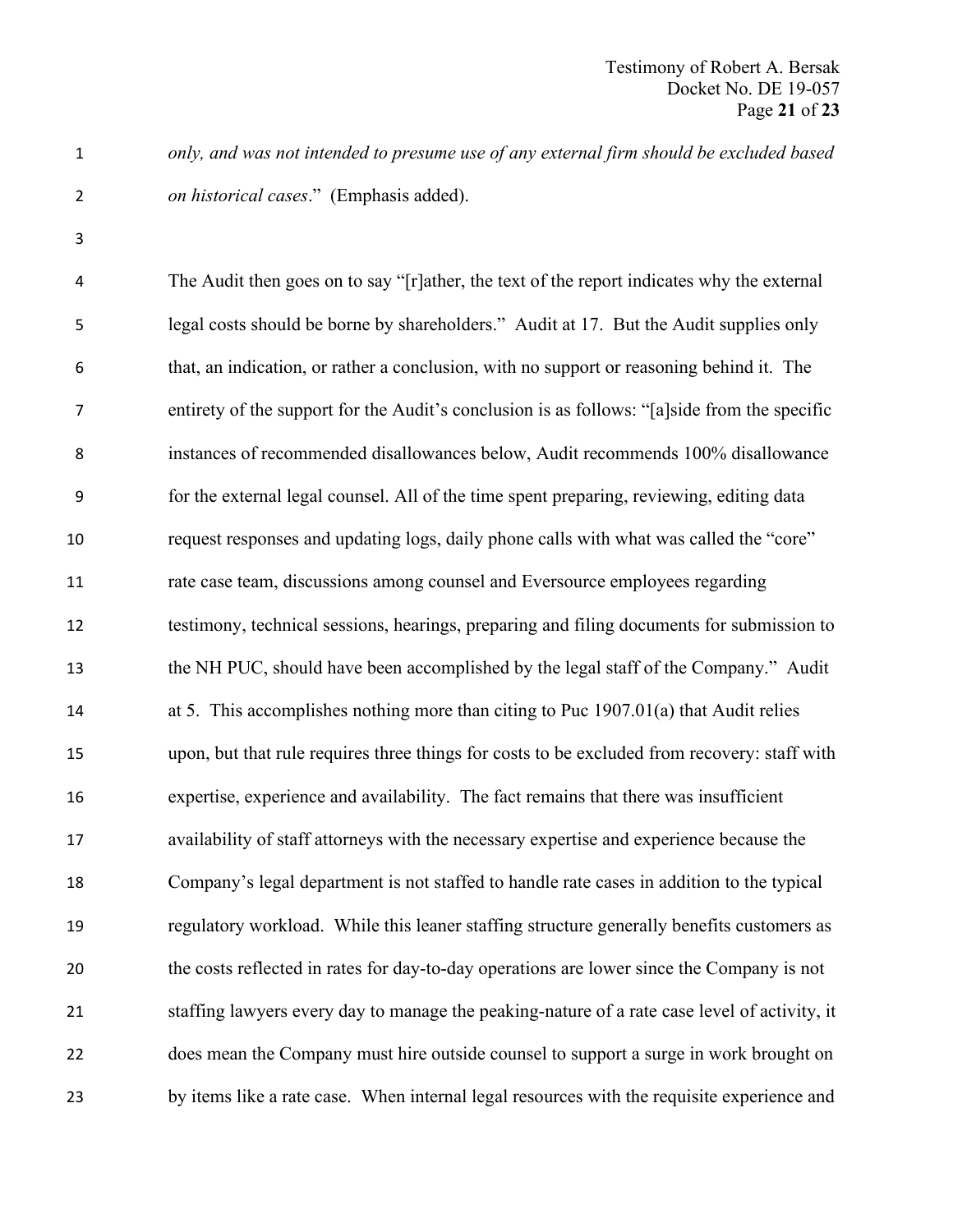| 1              |    | expertise were available, as they were during the 1997, 2003, 2006, and 2009 rate           |
|----------------|----|---------------------------------------------------------------------------------------------|
| $\overline{2}$ |    | proceedings, the Company did not use outside counsel. But the Company did not have          |
| 3              |    | internal resources available for the 2019 rate proceeding and I deemed the use of outside   |
| 4              |    | counsel to be reasonable, necessary, and in compliance with the Commission's Part PUC       |
| 5              |    | 1900, "Rate Case Expenses" regulations.                                                     |
| 6              |    |                                                                                             |
| 7              | Q. | Do you have any concluding remarks?                                                         |
| 8              | A. | Yes. The Company made a deliberate, reasoned, and rational decision regarding when          |
| 9              |    | the rate case leading to Docket No. DE 19-057 would be filed based upon settlement          |
| 10             |    | restrictions, generation divestiture, and the Company's revenue needs. DOE's suggestion     |
| 11             |    | that the case should have been filed some other time is unsupported by the facts and        |
| 12             |    | incorrectly impinges upon Company management's discretion.                                  |
| 13             |    |                                                                                             |
| 14             |    | Similarly, DOE's recommendation that there were sufficient internal legal resources         |
| 15             |    | available to handle the rate case was made without any knowledge of the Company's           |
| 16             |    | internal legal resources during the relevant 2018 to 2020 time period, of the experience or |
| 17             |    | expertise of lawyers not located in New Hampshire, of Eversource's New Hampshire            |
| 18             |    | legal department staffing issues, nor of the workload that was already being handled.       |
| 19             |    | Engagement of outside legal counsel to handle "peaks" in workload such as a rate case       |
| 20             |    | proceeding was reasonable and is consistent with the Commission's Part PUC 1900,            |
| 21             |    | "Rate Case Expenses" regulations and how utilities nationwide conduct such                  |
| 22             |    | proceedings. In a June 30, 2010 "Report on Rate Case Expenses," the then staff of the       |
| 23             |    | Commission noted, "Overall, the trend among utilities over the past decade has been to      |